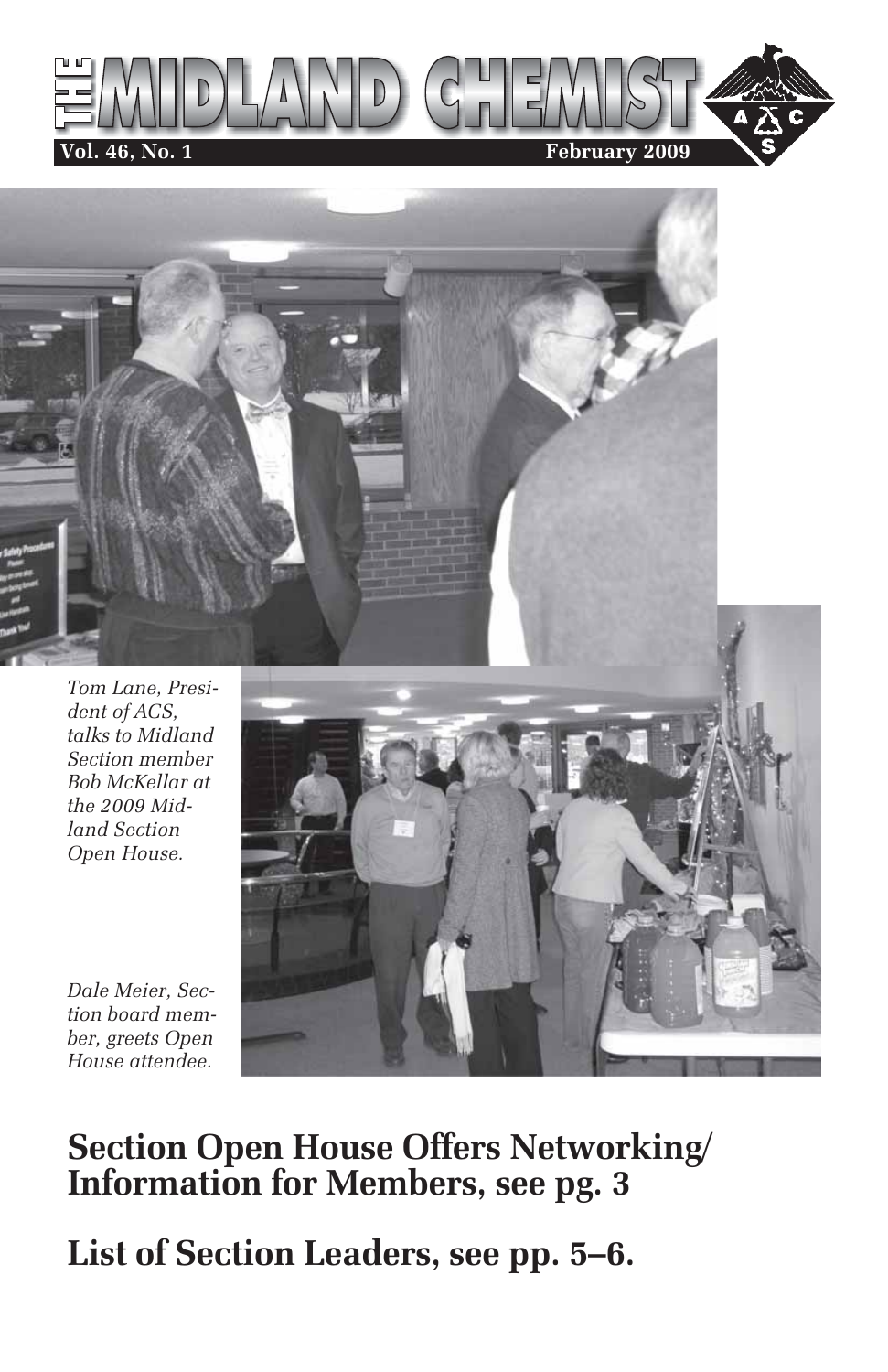

Volume 46, Number 1 February 2009

## *In this Issue ...*

| From the Editor: Midland Section Planning To Improve                   |
|------------------------------------------------------------------------|
|                                                                        |
|                                                                        |
|                                                                        |
|                                                                        |
| Call for Nominations: 2009 Science Teaching and Education Volunteer    |
|                                                                        |
|                                                                        |
| Mini-Grants Available for Collaborative Activities  10                 |
| Midland Section Partners with MCFTA on Earth Day 2009 10               |
|                                                                        |
| 2009 Central Regional Meeting of the ACS Announces Call for Papers  12 |
| MMTG Wraps-Up 2008 with Gifts for Adopted Families  13                 |
|                                                                        |
| Science Café Held by Midland Section and Local Organizations  18       |
| Call for Nominations: 2010 National Chemical Technician Award  20      |
|                                                                        |
|                                                                        |
|                                                                        |
| Important Dates on the ACS Midland Section Calendar  26                |

*The Midland Chemist* is published six times a year by the Midland Section of the American Chemical Society. American Chemical Society Midland Section PO Box 2695 Midland, MI 48641-2695 http://membership.acs.org/M/Midl

#### *Volunteer Staff*

| 989-832-7485                   |  |
|--------------------------------|--|
| $ann.birch@editech-mi.com$     |  |
|                                |  |
|                                |  |
| James R. Birch  Design, layout |  |

Please submit all articles and photographs to the editor, Ann Birch. Instructions for article submission are on the Midland Section web site, as is contact information for other staff members. Authors can also contact Ann directly with any questions.

Neither *The Midland Chemist*, nor the Midland Section, nor the American Chemical Society assumes any responsibility for the statements and opinions advanced by contributors of or to *The Midland Chemist*.

© Copyright 2009 Midland Section of the American Chemical Society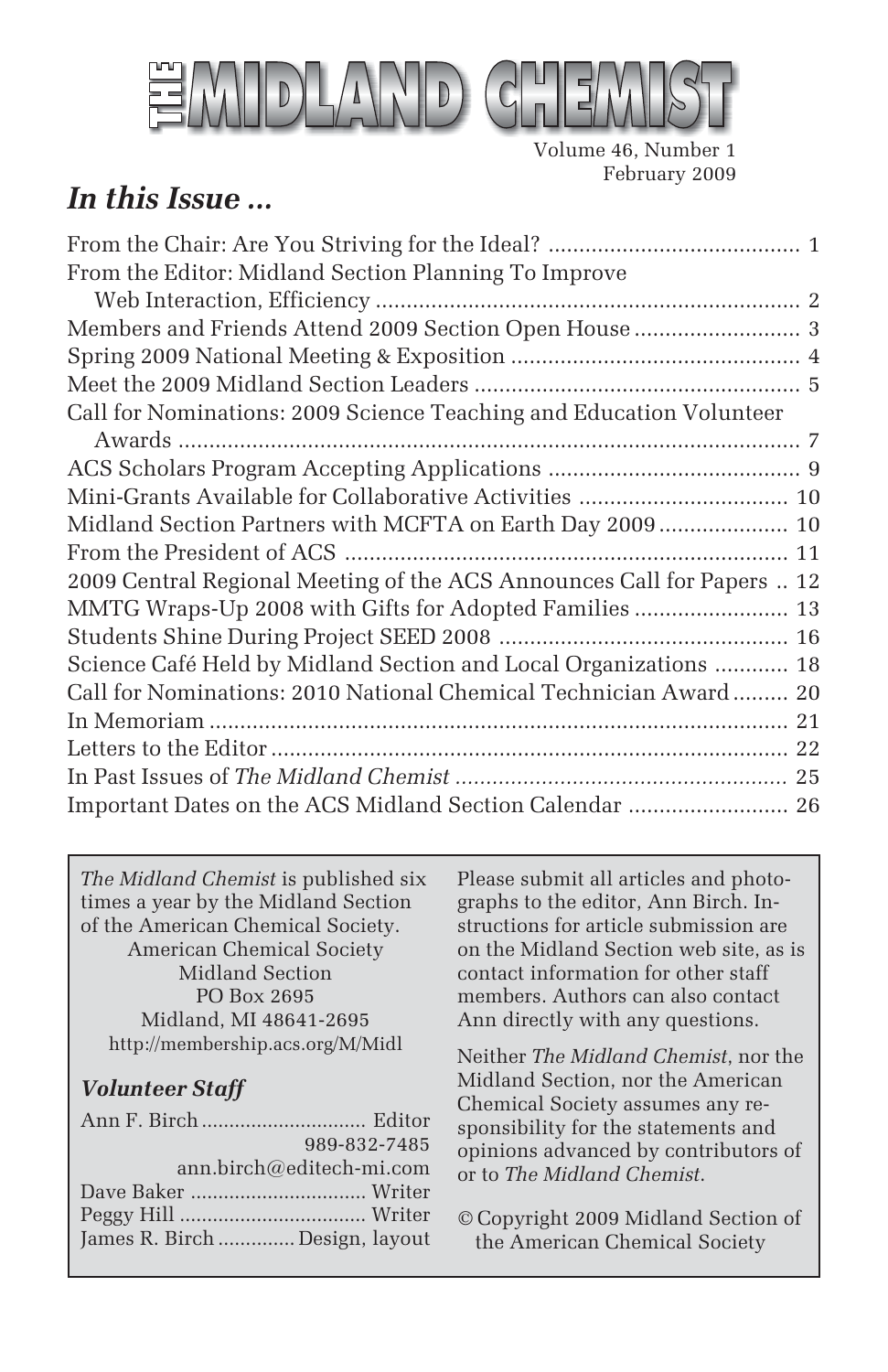## *From the Chair* **Are You Striving for the Ideal?**

**M**elcome to my first letter to you as your new chair of our Midland Section! It will be an honor to contribute to the rich tradition of our Section, which dates back to 1919 when the founder of The Dow Chemical Company, H.H. Dow, formed this Section. There are many things that I could talk about: our effective outreach programs for the youth in our five-county area or the intellectual stimulation provided for chemists with our Fall Scientific Meeting.

I would rather talk about what I perceive who we could be. Imagine selecting from the greater community a group of chemists and chemical technicians who have a desire to promote the



*Angelo Cassar, Midland Section Chair*

many aspects of what is good about being a chemist or a chemical technician. What do you think those ideal aspects would be? As I see it, ideally, the person would have a burning desire to learn more about all aspects of chemistry. The subject of chemistry is so beautiful when one realizes that all his eyes see, his hands touch, and his ears hear are created by the atoms and molecules around him. And this ideal person, who is blessed with this knowledge of science, chooses to share this knowledge with others. For he realizes that this beautiful knowledge was obtained because others chose to share their knowledge with them. Can you name your favorite teacher?

The ideal person would realize that it is important to give back what was given to her. She realizes that her success was not due solely to her own efforts but by the generous time and energy given to her by others. Can you name the person or persons who have helped you become successful?

I joined this Midland Section over a decade ago so that I can attempt to reach the unreachable goal of that ideal person in the field of chemisty.

Would you like to join me on this adventure ?<br>  $\begin{picture}(16,17) \put(0,0){\line(1,0){10}} \put(1,0){\line(1,0){10}} \put(1,0){\line(1,0){10}} \put(1,0){\line(1,0){10}} \put(1,0){\line(1,0){10}} \put(1,0){\line(1,0){10}} \put(1,0){\line(1,0){10}} \put(1,0){\line(1,0){10}} \put(1,0){\line(1,0){10}} \put(1,0){\line$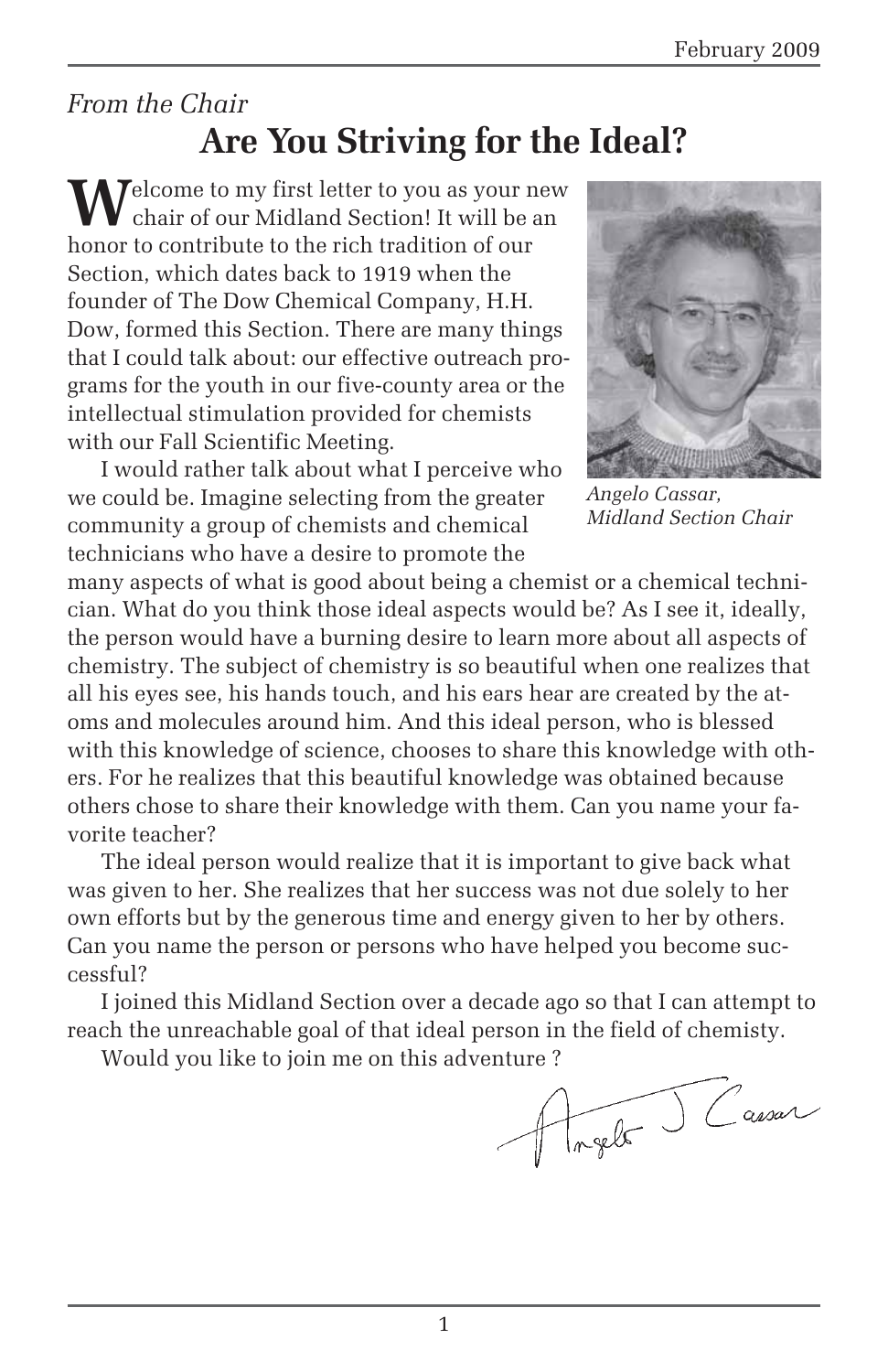## *From the Editor* **Midland Section Planning To Improve Web Interaction, Efficiency**

*By Ann Birch*

**O**ver the next six months, the Midland Section is planning to upgrade its web presence, including a Section domain name, updated web site, monthly e-mailed update newsletter to members, and online version of *The Midland Chemist*. Please be patient with us as we learn the new system and set-up the e-mails. You may get a number of communications to begin with, but we promise to not inundate you with e-mails on a regular basis!

If you do not have an e-mail address, we will not neglect you…we can still send *The Midland Chemist* as hardcopy. However, there are announcements that will be e-mail only, so having an e-mail address will be a real benefit. If you do have an e-mail address and did not receive the emailed announcements about the Open House, please contact Ann Birch, ann.birch@editech-mi.com. It's possible that National ACS either does not have your e-mail address or the one they have is incorrect. Keeping an e-mail list updated is a real challenge.

This move is being taken partly to do a better job of communicating with members and providing the information and services that you want. It is also being done to improve efficiency and reduce costs and paper usage.

More on this in the future….

#### *Call for Volunteers*

**Program:** Earth Day 2009; Theme "The Sky's the Limit"

**Position/Job:** Volunteers to conduct hands-on demos with kids of various ages. (All materials and instructions will be provided.)

**Time/Date Needed:** Saturday, April 18, 9:00 am to 4:00 p.m. for at least 2 hour shifts.

**Location:** Lobby and Garden Room at the Midland Center for the Arts.

**Skills Needed:** Willingness to spend a few hours out of your Saturday to bring science to life for kids.

**Contact:** Gretchen Kohl by April 14th, 989-496-8200; gretchen.kohl@dowcorning.com,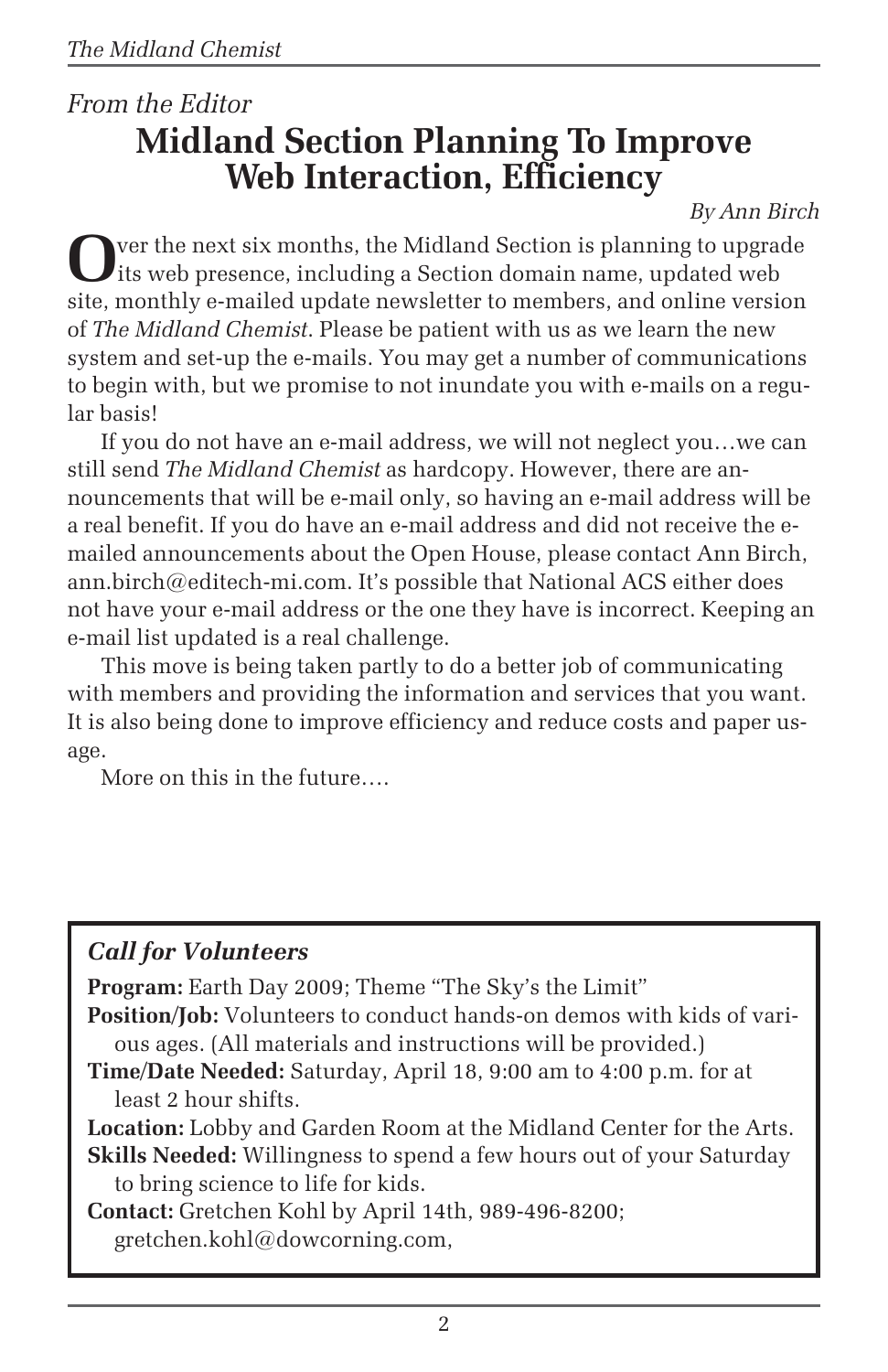## **Members and Friends Attend 2009 Section Open House**

*By Ann Birch*

**O**n January 19, the Midland Section gave its first annual Open House at the Midland Center for the Arts. The announcement first appeared in the December 2008 issue of *The Midland Chemist*, then additional announcements were sent to members for whom we have e-mail addresses who were encouraged to publicize the event to friends and colleagues.



*Displays describing Section activities prompted conversations between attendees.*

One of the main objectives of the open house was to give the attendees a chance to meet the 2009 Board of Directors and committee chairs as well as Tom Lane, 2009 President of ACS and a member of the Midland Section. We also wanted to give attendees an overview of what the Section is doing and encourage their interest and involvement in Section activities. There were displays on new and longtime members, ACS activities and career programs, Mid-Michigan Technician Group activities, and Student Affiliate Group activities. The refreshments were great and the conversations lively!

Total attendance was approximately 63 (we may have missed a few walk-ins.) Attendance through registration totaled 38 people, including 8 nonmembers, with a number of people expressing an interest in membership and/or increased involvement in Section activities. Other attendees were board members or committee chairs. We were able to connect several attendees with special interests with like-minded



*Midland Section member Jim Malek, winner of the prize drawing, receives a gift certificate from Chair Angelo Cassar.*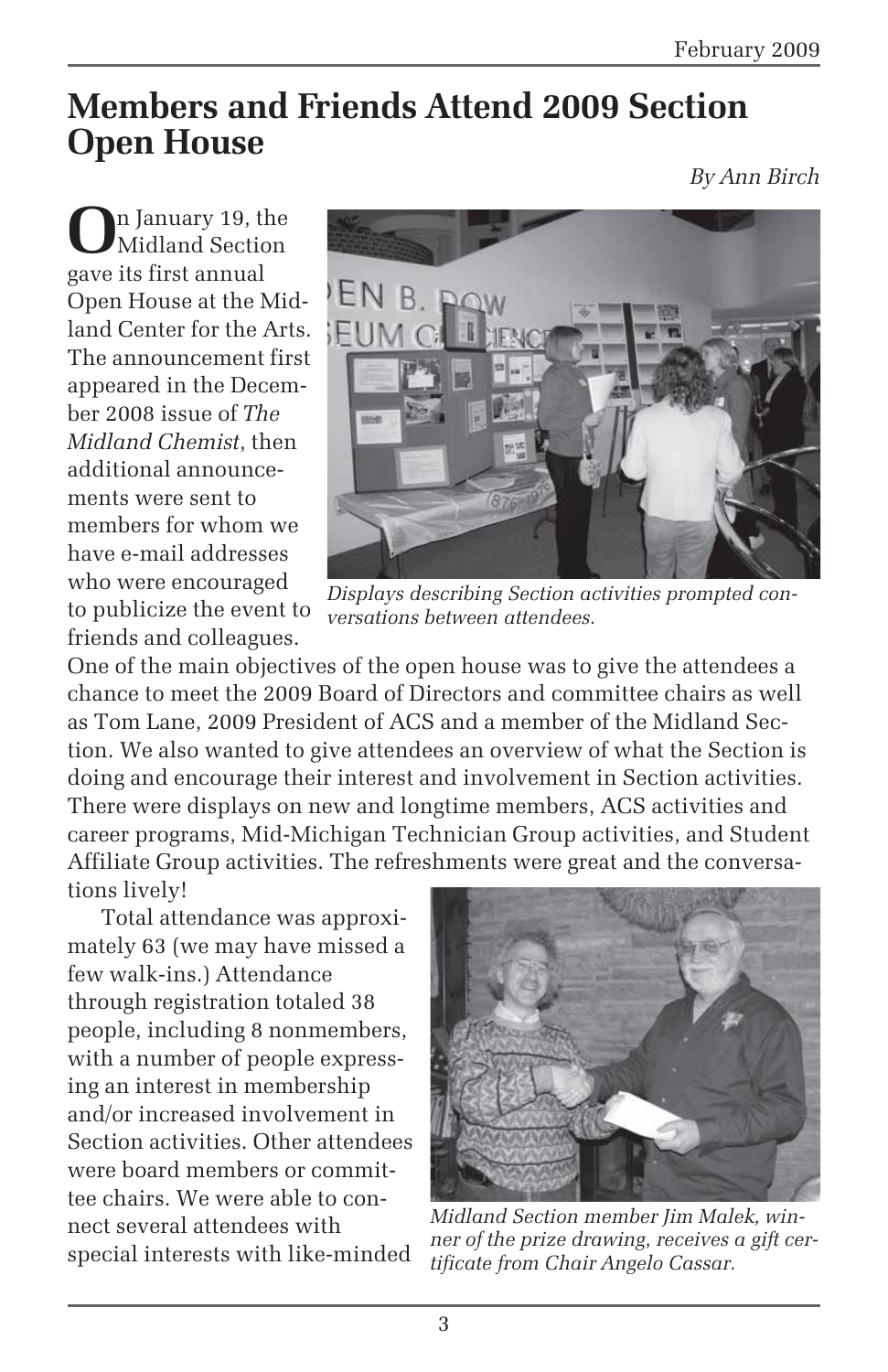Section members, which is part of what ACS is all about.

All attendees who are not board members or committee chairs were encouraged to register for a gift certificate for a dinner for two at The Table restaurant in The H Hotel in Midland. We're happy to announce that the winner is Jim Malek. Jim has been an ACS member since 1976 and is retired from Dow Corning. Congratulations and good eating, Jim!

*Special Note: Many thanks to our friends at the Midland Center for the Arts who graciously provided the facility, tables, and easels. Thanks particularly to Debbie Anderson of MCFTA for her ultra-competent help with coordinating Section activities at the Center.*

Open House Committee Members: Ann Birch, Jung Kwon (John) Oh, Angelo Cassar, and Gretchen Kohl.

## **Spring 2009 National Meeting & Exposition**

*From National ACS*



237th ACS National Meeting & Exposition March 22-26, 2009 Salt Lake City, UT

Join us in Salt Lake City for a rich program of scientific papers on a vari-<br>ety of multidisciplinary topics, including thematic programming ety of multidisciplinary topics, including thematic programming around nanoscience highlighted by a keynote and a plenary session. As always, the meeting will offer a wide array of networking opportunities, continuing education activities, and specialized student programs, as well as the ACS Career Fair and National Exposition, which has expanded hours on Sunday evening and Wednesday afternoon. For more information go to the ACS website www.acs.org >Meetings, > Spring Meeting link.

#### *We're responsible . . .*

In 1988, the American Chemistry Council (ACC) launched Responsible Care® to respond to public concerns about the manufacture and use of Chemicals. Through this initiative, Dow Corning Corporation and other ACC members and partners are committed to continually improving our responsible management of chemicals.

We're responsible because we care.

#### **DOW CORNING**



© 2001 Dow Corning Corporation. Dow Corning is a registered trademark of Dow Corning Corporation. Responsible Care is a registered service mark of the American Chemistry Council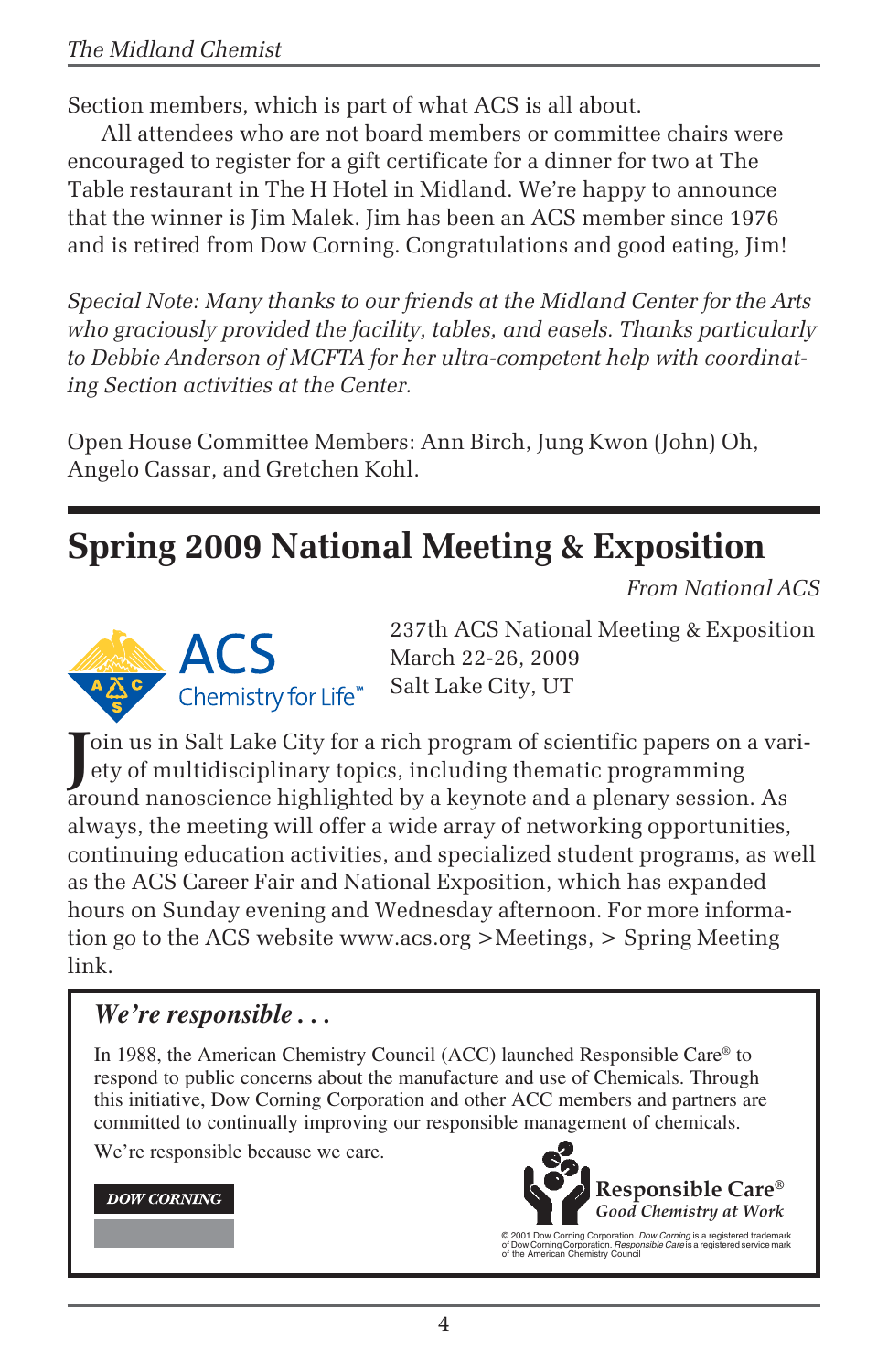## **Meet the 2009 Midland Section Leaders**

*By Ann Birch*

**B**elow and on the next page is contact information for the 2009 Board of Directors and committee chairs for the Midland Section. Please don't hesitate to contact a board member or committee chair with any questions you have or if you are interested in volunteering. There is always room for an additional committee member or volunteer. Get involved!

#### **Board of Directors**

 $\overline{C}$ <sup>1</sup>

| <b>C.nair</b>                                                                                                                       |                                                                                                                                                  |                                                                                 |
|-------------------------------------------------------------------------------------------------------------------------------------|--------------------------------------------------------------------------------------------------------------------------------------------------|---------------------------------------------------------------------------------|
| Angelo Cassar*                                                                                                                      | angelo.cassar@chartermi.net                                                                                                                      | 631-7128                                                                        |
| <b>Chair-Elect</b><br>John Blizzard*                                                                                                | jvbliz@chartermi.net                                                                                                                             | 496-1434                                                                        |
| <b>Secretary</b><br>Michelle Cummings*                                                                                              | michelle.cummings@dowcorning.com                                                                                                                 | 496-4672                                                                        |
| <b>Treasurer</b><br>Janet Smith*                                                                                                    | janet.smith@dowcorning.com                                                                                                                       | 496-6860                                                                        |
| <b>Past Chair</b><br>Dorie Yontz*                                                                                                   | dyontz@dow.com                                                                                                                                   | 636-2571                                                                        |
| <b>Councilors</b><br>Kurt Brandstadt (10)<br>Bob Howell (11)                                                                        | k.f.brandstadt@dowcorning.com<br>bob.a.howell@cmich.edu                                                                                          | 496-5185<br>774-3582                                                            |
| <i><b>Alternate Councilors</b></i>                                                                                                  |                                                                                                                                                  |                                                                                 |
| Gretchen Kohl (10)<br>Dale LeCaptain (11)                                                                                           | gretchen.kohl@dowcorning.com<br>lecap1dj@cmich.edu                                                                                               | 631-7128<br>774-3993                                                            |
| Kevin Wier                                                                                                                          | <b>Chair, Committee on Nominations and Elections</b><br>kevin.wier@dowcorning.com                                                                | 496-4596                                                                        |
| <b>Directors</b>                                                                                                                    |                                                                                                                                                  |                                                                                 |
| Gina Malczewski* (11)<br>Ann Norris (11)<br>Dee Strand* $(11)$<br>Wendell Dilling (10)<br>Steve Keinath (10)<br>Dave Stickles* (10) | gina.malczewski@dowcorning.com<br>a.norris@dowcorning.com<br>strandda@dow.com<br>dilli1wl@cmich.edu<br>keinath@mmi.org<br>dstick44@chartermi.net | 496-4158<br>496-7047<br>636-5056<br>631-1621<br>$(x588) 832 - 5555$<br>496-3273 |
| Jennifer Dingman (09)<br>Tina Leaym (09)<br>Dale Meier (09)<br>*Members of the Executive Committee                                  | j.dingman@dowcorning.com<br>tina.leaym@dowcorning.com<br>meier@mmi.org                                                                           | 496-8290<br>496-6001<br>631-0955                                                |
|                                                                                                                                     |                                                                                                                                                  |                                                                                 |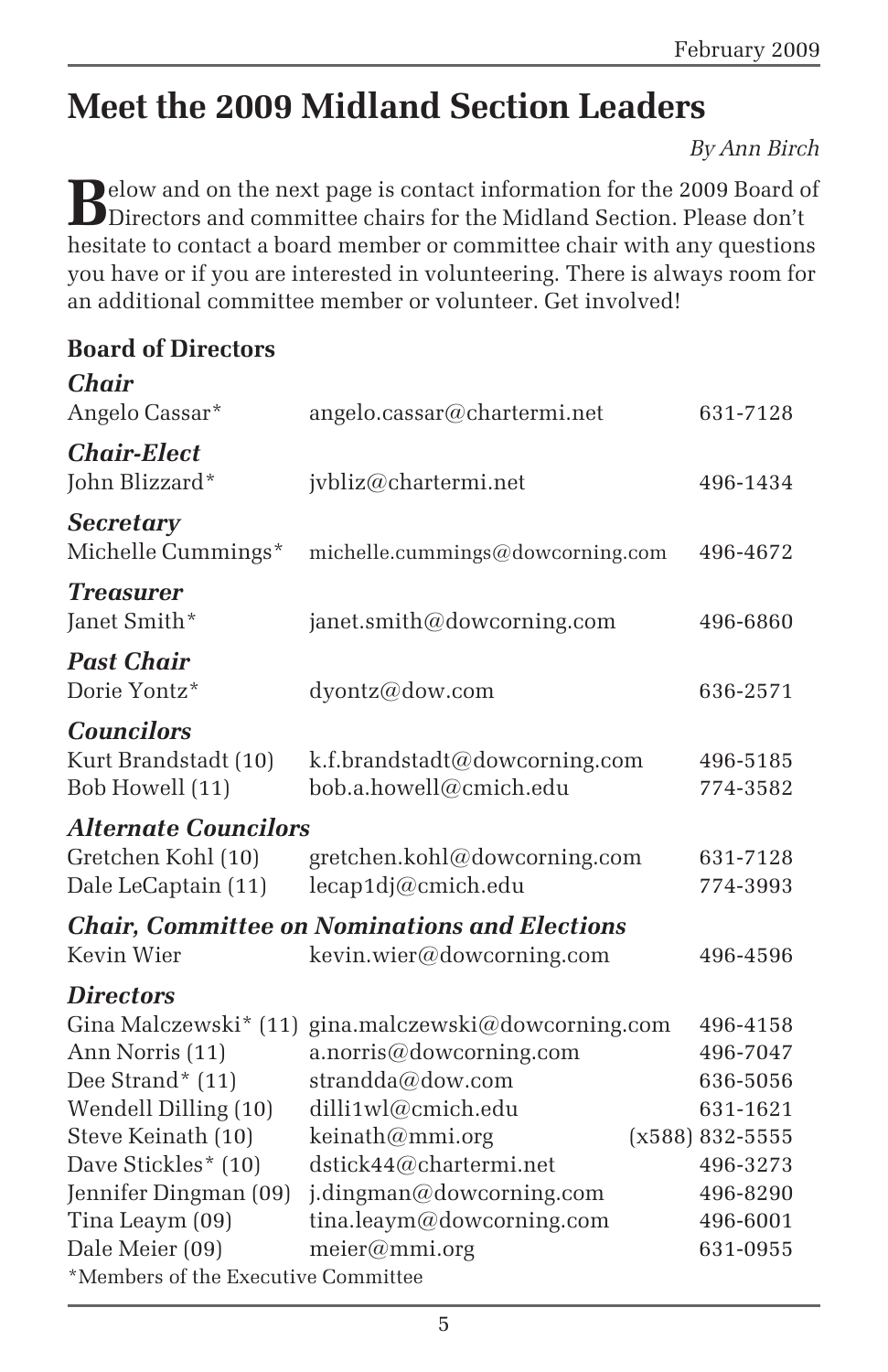#### **Committee Chairs for 2009** *Committees on Internal Matters*

| Executive               | Angelo Cassar       | 631-7128 |
|-------------------------|---------------------|----------|
| Membership              | Jung Kwon (John) Oh | 638-4617 |
| Long Range Planning     | Dorie Yontz         | 636-2571 |
| Nominations & Elections | Kevin Wier          | 496-4596 |
| Corporate Agent         | Mike Owen           | 631-7339 |
| Historian               | Wendell Dilling     | 631-1621 |
| MMTG                    | Gerard Nowaczyk     | 496-3613 |

#### *Committees on Communications*

| Publicity                                | Andrea Alexander | 496-5822 |
|------------------------------------------|------------------|----------|
| The Midland Chemist                      | Ann Birch        | 832-7485 |
| Government Affairs                       | Bob Howell       | 774-3582 |
| Technical Society Interface Eldon Graham |                  | 964-4127 |
| Web Site                                 | Ann Birch        | 832-7485 |

#### *Committees on Member Assistance and Recognition*

| Careers & Prof. Relations | position open         |          |
|---------------------------|-----------------------|----------|
| Awards                    | Brad Fahlman          | 774-1195 |
| Younger Chemists          | Todd Bryden           | 636-8667 |
|                           | Yinzhong (Eugene) Guo | 636-9841 |

#### *Committees on Member Programs and Activities*

| Program                        | John Blizzard | 496-1434 |
|--------------------------------|---------------|----------|
| <b>Fall Scientific Meeting</b> | Susan Rhodes  | 496-5644 |

#### *Committees on Public Education and Student Programs*

| Chemistry Olympiad        | Janice Tomasik  | 774-3330 |
|---------------------------|-----------------|----------|
| Kids and Chemistry        | Lisa Thackery   | 496-4077 |
|                           | Gina Malczewski | 496-4158 |
| Minority Affairs          | Lin Dorman      | 631-0213 |
| National Chemistry Week   | Gretchen Kohl   | 631-7128 |
|                           | Angelo Cassar   | 631-7128 |
| Project Science Literacy  | Mike Ferritto   | 496-3244 |
| <b>Project SEED</b>       | Estelle Lebeau  | 774-3116 |
| Scholarship               | Carol Keinath   | 832-8890 |
| <b>Science Promotions</b> | Janet Smith**   | 496-6860 |
| Sci-Fest                  | Dave Stickles   | 496-3273 |
|                           | Joan Sabourin   | 686-9250 |

\*\*This position is the responsibility of the current treasurer.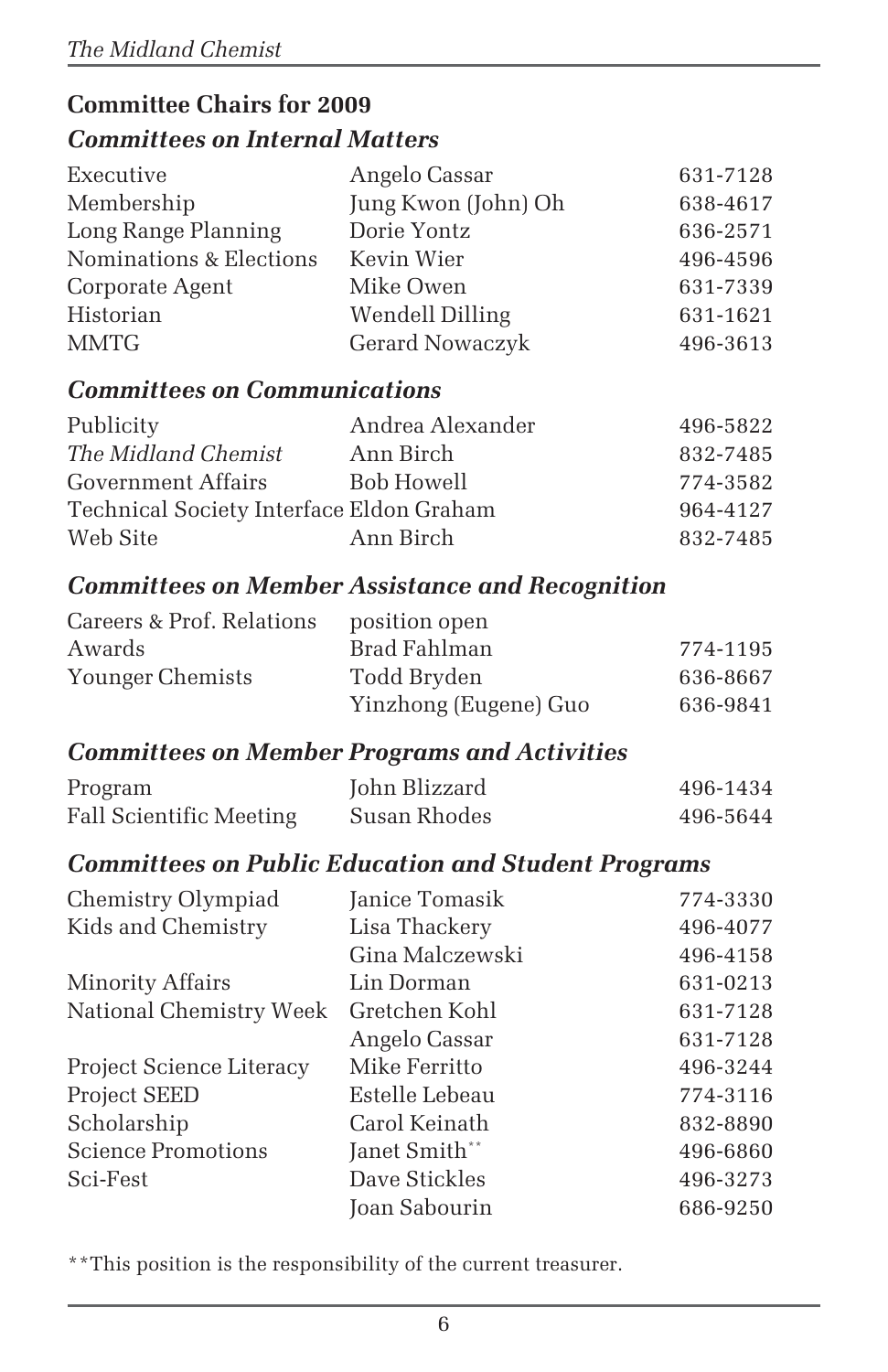## *Call for Nominations* **2009 Science Teaching and Education Volunteer Awards**

#### *By Brad Fahlman*

**E**ach year the Midland Section of the ACS presents awards to recognize outstanding achievement in chemical science education. Nominations for the 2009 awards are invited. Awards are presented for Outstanding Achievement in the following areas:

- Elementary and Middle Level Science Education
- High School and College Chemistry Teaching
- Science Education Volunteer

Candidates for the teaching awards must be educators at schools in the five county geographical area of the Midland Section: Bay, Gratiot, Isabella, Midland, and Saginaw counties. The Science Education Volunteer of the Year award will be presented to an individual who makes a substantial contribution to science learning in the Midland Section through voluntary efforts. Recipients of all awards will be selected by the Awards Committee. Nominators should write a letter indicating the award and describing the attributes of the candidate. Supporting letters from students, colleagues, supervisors, and community leaders are strongly encouraged. The deadline for nominations is **March 31, 2009**. Electronic submissions are preferable. All submissions must be accompanied by the name, position, address, and phone number of the nominator. Award recipients as well as high school and college student award recipients and Chemistry Olympiad winners will be honored at the ACS Science Education and Awards Banquet in April 2009. (Please see the local ACS Section web site for updated awards information, http://membership.acs.org/M/ Midl/.) The Awards Committee greatly appreciates the efforts involved in nominating someone and thanks you for helping to recognize deserving educators in our section. See subsequent pages for lists of previous award recipients.

*Parents: Does your child have a great science teacher? If so, consider nominating him/her and pass this flier along to that teacher's principal or section head.*

Please submit nominations to:

Bradley D. Fahlman, Awards Committee Chair Central Michigan University Department of Chemistry, Dow Science 357 Mount Pleasant, MI 48859 Phone: (989) 774-1195; Fax: (989) 774-3883 e-mail: fahlm1b@cmich.edu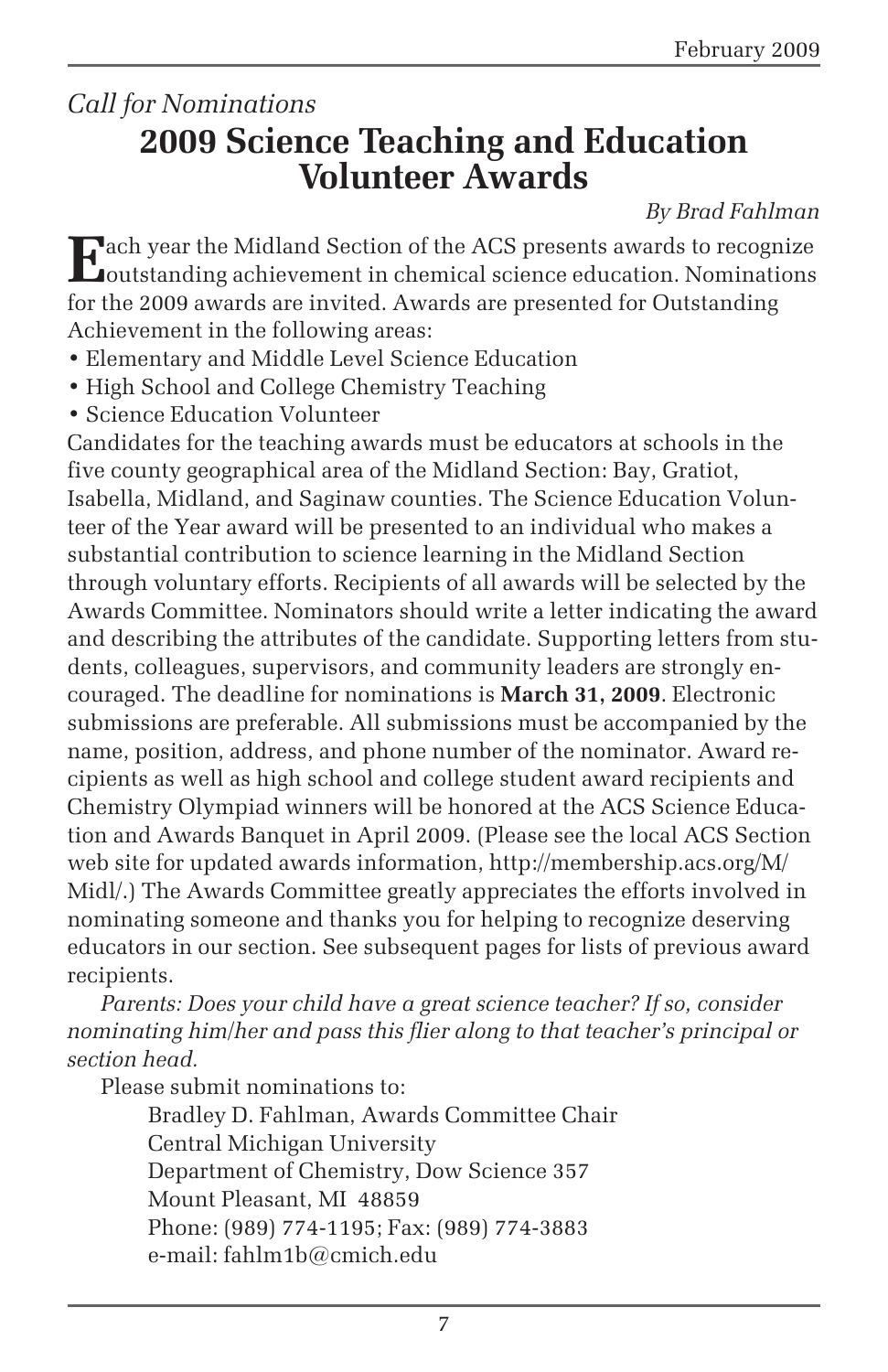#### *Elementary Level Sci. Ed. Middle Level Sci. Ed.*

| 1992 | Karen Ziemelis                 |
|------|--------------------------------|
| 1993 | Lela Wade                      |
| 1994 | Constance A. Dullock           |
| 1995 | Joan Klopcic                   |
| 1996 | Mark Hackbarth                 |
| 1997 | Denise Koppleberger, Cheryl R  |
| 1998 | Barbara McGivern               |
| 1999 | John Clark                     |
| 2000 | Sue Burtch, Robin Harshman-I   |
|      | Vicki Richard, Clare Jorgensen |
| 2001 | Cathy Egerer, Amy Hindbaugh    |
| 2002 | Maureen Becker                 |
| 2003 | Leon Katzinger                 |
| 2004 | Joan Roels                     |
| 2005 | Curt Moses                     |
| 2006 | Robin Allen                    |
| 2007 | Diane Huckins                  |
|      |                                |

2008 Rachel Pappas Mark Koschmann

- 1989 Robert Wallace Joan Sabourin
- 1990 Gary Ronk Bob Howell
- 1991 not awarded Robert Kohrman
- 1992 John Clark, Edna Konwinski Scott Hill
- 1993 Mary Irons Ajit Sharma
- 1994 Jo Ann Pelkki Laura Vosejpka
- 1995 not awarded George Eastland
- 1996 Sandra Schafer Martin Spartz
- 1997 Mary Fredell Philip Squattrito
- 1998 Dale Ressler Thomas Delia
- 1999 Robert Enszer Steven Keinath
- 2000 Steven Kelly James Hutchison
- 2001 William Stokes Sandra Smith
- 2002 Robert Hansen Margaret Hill
- 2003 not awarded Dale Meier
- 2004 Doug Grezeszak Katharine Blystone
- 2005 Pamela Thompson Ronald Sharp
- 2006 Daniel Sealey Arthur G. Smith
- 2007 not awarded Cynthia N. Peck
- 2008 not awarded not awarded not awarded

Derrell Steffen Laurie Hepinstall **10Ann Kraut** not awarded Barbara J. Bibbee uthig Gary J. Johnson not awarded not awarded Rogers, not awarded

-Marr not awarded Joel Mikusko not awarded Christine Brillhart not awarded Matthew Miller John Hoving

#### *HS Chem. Teaching College Chem. Teaching*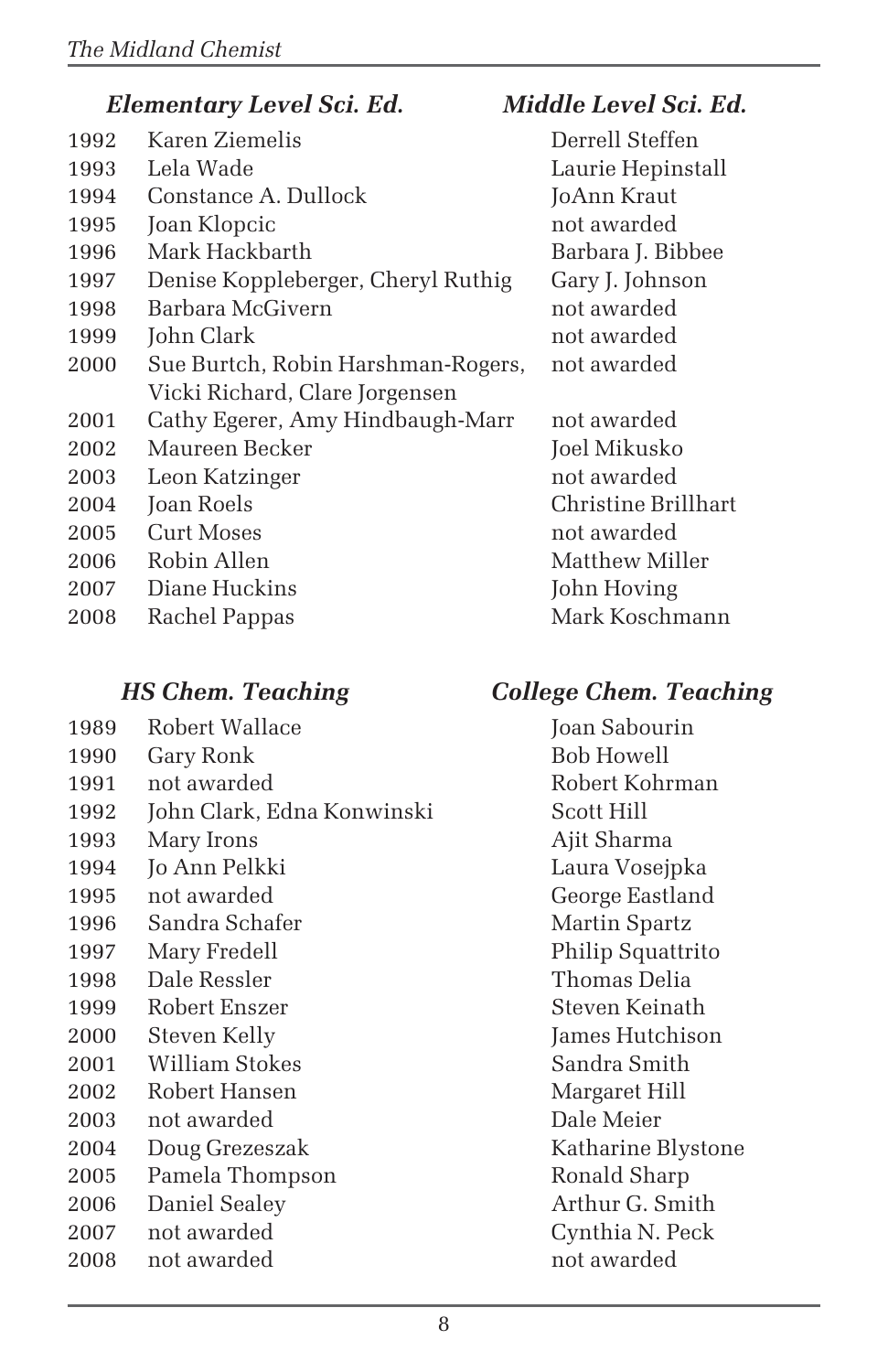#### *Science Education Volunteer of the Year*

| Gregg Young<br>1992 |
|---------------------|
|---------------------|

- 
- 1994 Peter Moehs 2003 Charles Roth
- 1995 Gretchen Kohl 2004 Jan Zanyk
- 1996 John Blizzard, R.Van Effen 2005 Eldon Graham
- 1997 Marvin Tegen 2006 Tom Chamberlin
- 
- 1999 William Albe 2008 Tim Drier
- 2000 Karol Childs
- 2001 Donald Petersen 1993 Peter Bonk 2002 Joan McMahon
	-
	-
	-
	-
	-
- 1998 Carlton Beyer 2007 Teri Bickmore, Cal Goeders
	-

## **ACS Scholars Program Accepting Applications**

*From National ACS*

We are pleased to announce that the American Chemical Society (ACS) Scholars Program is receiving applications for the 2009–2010 academic year. The ACS Scholars Program is currently in its fourteenth year of funding authorization by the Society's Board of Directors.

The scholarship is designed to encourage the best and the brightest African-American, Hispanic, and Native American students to pursue undergraduate college degrees in the chemical sciences. To date the ACS has awarded over \$10.8 million in scholarships to more than 1990 deserving undergraduates and has an 80% retention rate.

The American Chemical Society Scholars Program will award approximately 100 scholarships to undergraduate students interested in four-year degrees in the chemical sciences; those interested in transferring from two-year colleges to four-year colleges to pursue chemical science degrees; and to two-year students intending to pursue degrees in chemical technology. High school seniors who will be entering college are also eligible. The scholarship is valued at up to \$2500 per academic year for freshmen, and up to \$3000 per academic year for sophomores, and up to \$5000 per academic year for juniors and seniors.

Our Web Site (www.acs.org/scholars ) contains additional information about the program and provides access to our on-line application form as well as downloadable application documents. The application postmark deadline is March 1, 2009.

We would like to thank you in advance for sharing this program with your members and other interested groups. If you have any questions about the application process, please call 1-800-227-5558 (ext. 6250) or send an email to scholars@acs.org.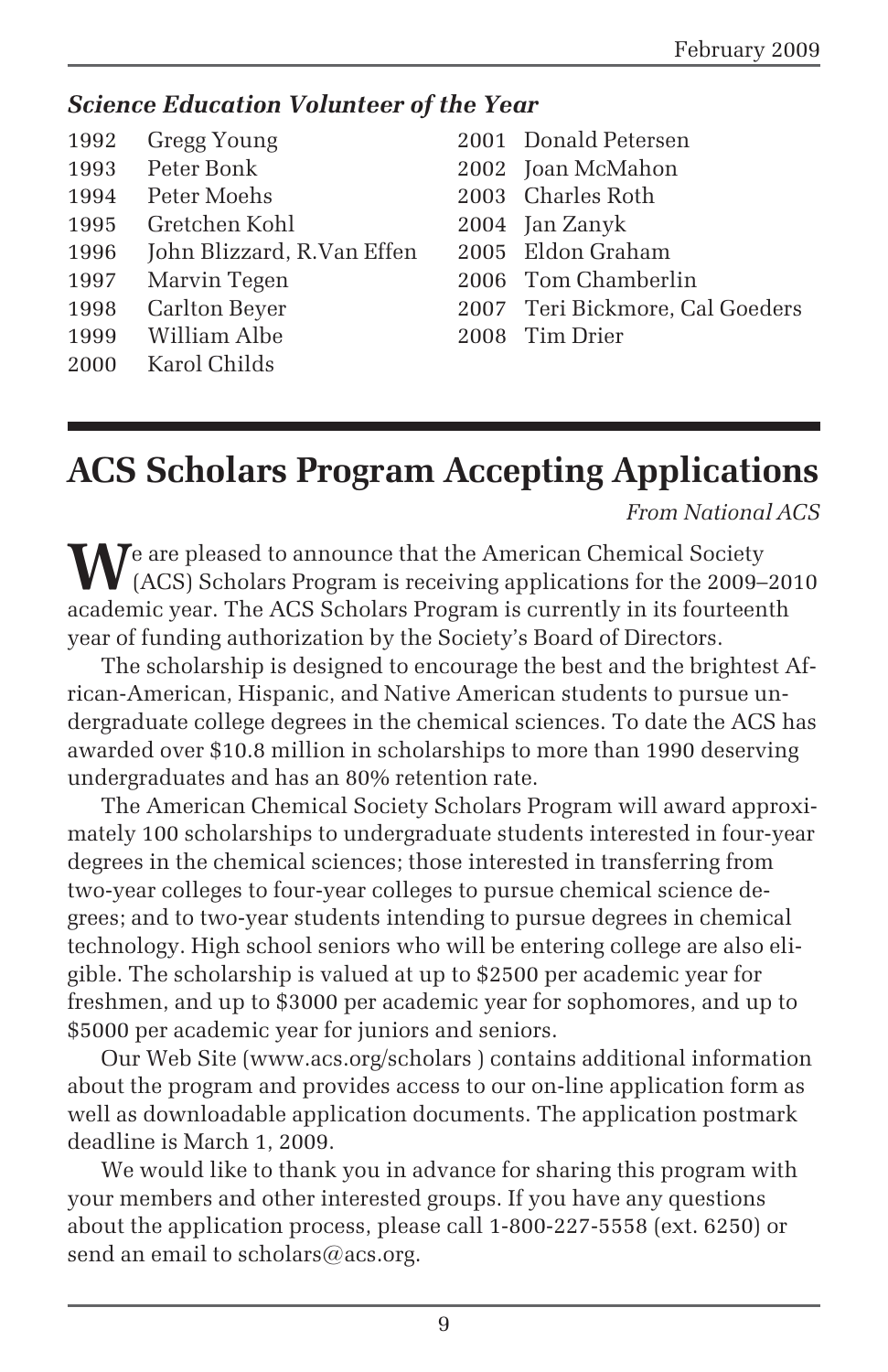## **Mini-Grants Available for Collaborative Activities**

#### *From National ACS*

**P**roposals are being sought for Equipping the 2015 Chemical Technology Workforce mini-grants. Up to \$500 will be awarded to collaborative activities that support technician education and career development. Equipping the 2015 Chemical Technology Workforce has three goals:

- Raise awareness of the changing needs of chemical technicians, operators, analysts, and other applied chemical professionals.
- Highlight opportunities for industry, academia, professional societies, and the community to collaborate on meeting those needs
- Increase involvement of applied chemical professionals in the American Chemical Society

To qualify for a mini-grant, one or more sectors of the chemical enterprise (industry, academia, professional organizations, etc.) must collaborate on the activity. Activities must also support one or more of the goals of Equipping the 2015 Chemical Technology Workforce and take place in the 2009 calendar year. The deadline for proposals is 20 February 2009.

To learn more about Equipping the 2015 Chemical Technology Workforce and the mini-grants, to get ideas for activities, or to gather information about the chemical technology profession in today's marketplace, please visit the Equipping the 2015 Chemical Technology Workforce website (go to www.acs.org and follow the path, Funding & Awards > Grants > Chemical Technology Partnership).

## **Midland Section Partners with MCFTA on Earth Day 2009**

*By Gretchen Kohl*



Midland Center for the Arts Lobby and Garden Room Saturday, April 18, 2009 10:00 a.m.–3:00 p.m. Free Event

The Midland Section is partnering with the Midland Center for the Arts<br>to celebrate Earth Day 2009. This year's theme is "Air – The Sky Is the Limit." There will be themed activities and information for all ages, so come join us and bring the family!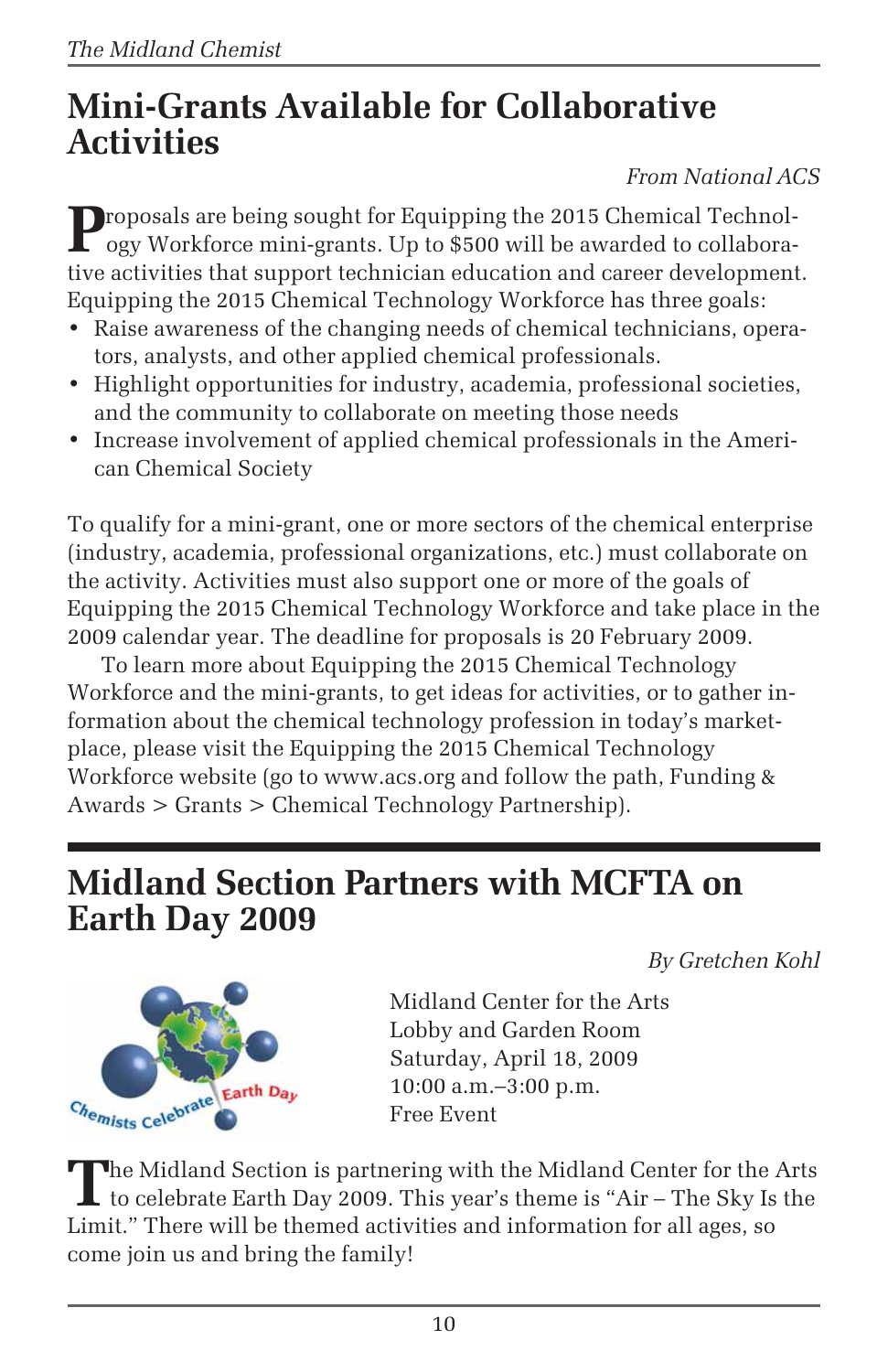## **From the President of ACS**

#### *By Tom Lane Photo Credit: Peter Cutts Photography*

*Editor's Note: Tom Lane, a Midland Section member since 1974, began his term as president of the American Chemical Society in January 2009. E.C. Britton was the only other Midland Section member to be elected president of the Society—in 1952. Tom has graciously agreed to write a message to the Midland Section in each issue of* The Midland Chemist *this year.*

**I** am proud to be a chemist—improving people's lives! I am equally proud to serve the American Chemical Society and I thank you for giving me that privilege.

The pace has been sonic and the rewards enormous as I transition into my year as president. It has been a real pleasure to meet so many of our members; to listen to their dreams, concerns, or dilemmas. It is reassuring to know that our membership remains committed to and involved in the American Chemical Society. However, we have work to do. Our total membership numbers have slipped below 160,000 and the current



economy and employment outlook could further impact our membership. As the potential for lay-offs increase in the chemical sector I hope that chemists will look to their professional society for support, training, and networking. For members who have lost their jobs in this recession, your dues may be waived for up to two years while you look for a new position. National meeting registration is free and you can interview with potential employers at the ACS Career Fair. Regional meeting registration is reduced to just \$25! There are similar or special reductions for ACS Harvard Courses, Leadership Development, Short Courses, and Prospectives. The Society offers career consultants (free) for members. Find more information at www.acs.org/careers. Don't forget to join the ACS Member Network at www.acs.org/membernetwork!

I would like to ask you to join me in focusing some of our collective energy to rebuild the membership of the Society. I would like to ask the Midland Section to set a membership goal—an aggressive goal to increase the Section's membership by 5% by the end of 2009. Experiment with new approaches, share your results, and grow! New people mean new opportunities for the Section. Learn more about membership benefits at www.acs.org and click on the membership and network tab.

Please feel free to contact me via Facebook or email (president@acs.org or tom.lane@dowcorning.com).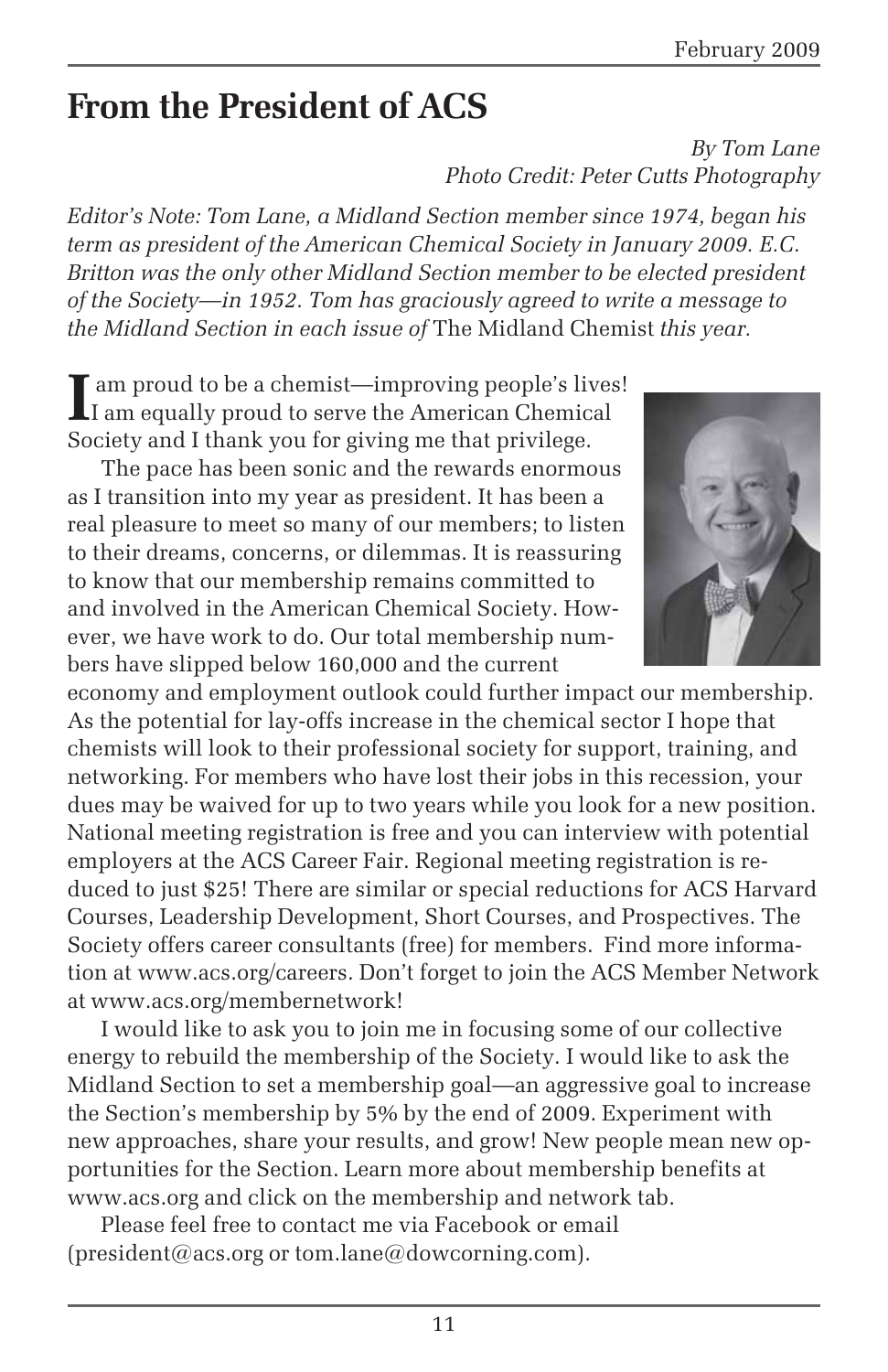## **2009 Central Regional Meeting of the ACS Announces Call for Papers**

#### *From National ACS*

The Cleveland Section of the American Chemical Society invites you to the 2009 Central Regional Meeting of the American Chemical Society, CERMACS 2009, at the historic Renaissance Cleveland Hotel, Cleveland, Ohio, May 20–23, 2009. This event is being co-sponsored by the Electrochemical Society, the Society for Applied Spectroscopy, the American Vacuum Society, the Yeager Center for Electrochemical Sciences, and Case Western Reserve University. Abstracts will be accepted from **January 17, 2009** through **March 16, 2009.**

The theme for CERMACS 2009 is "Meeting Energy & Environmental Challenges Through Functional Materials*."* In addition to the traditional symposia on Analytical, Inorganic, Organic, and Physical Chemistry, the meeting organizers are planning several other symposia.

CERMACS 2009 is pleased to announce three keynote speakers for the technical program, Professor Charles M. Lieber of Harvard University, Professor Daniel G. Nocera of the Massachusetts Institute of Technology, and Dr. Linda Abraham-Silver of the Great Lakes Science Center. The Cleveland Section will continue four decades of tradition by presenting the Morley Medal for 2009 at the Morley Award Symposium. The Morley Medal recognizes significant contributions to chemistry through achievements in research, teaching, engineering, research administration and public service, outstanding service to humanity or to industrial progress. Workshops and short courses are planned. The undergraduate program will include an undergraduate research poster session as well as networking opportunities. Contact information for symposia chairs and details regarding this event can be found at the CERMACS 2009 website, www.cermacs2009.org.

In addition to the technical program, CERMACS 2009 will include an opening mixer and an awards banquet.



## THE DOW CHEMICAL COMPANY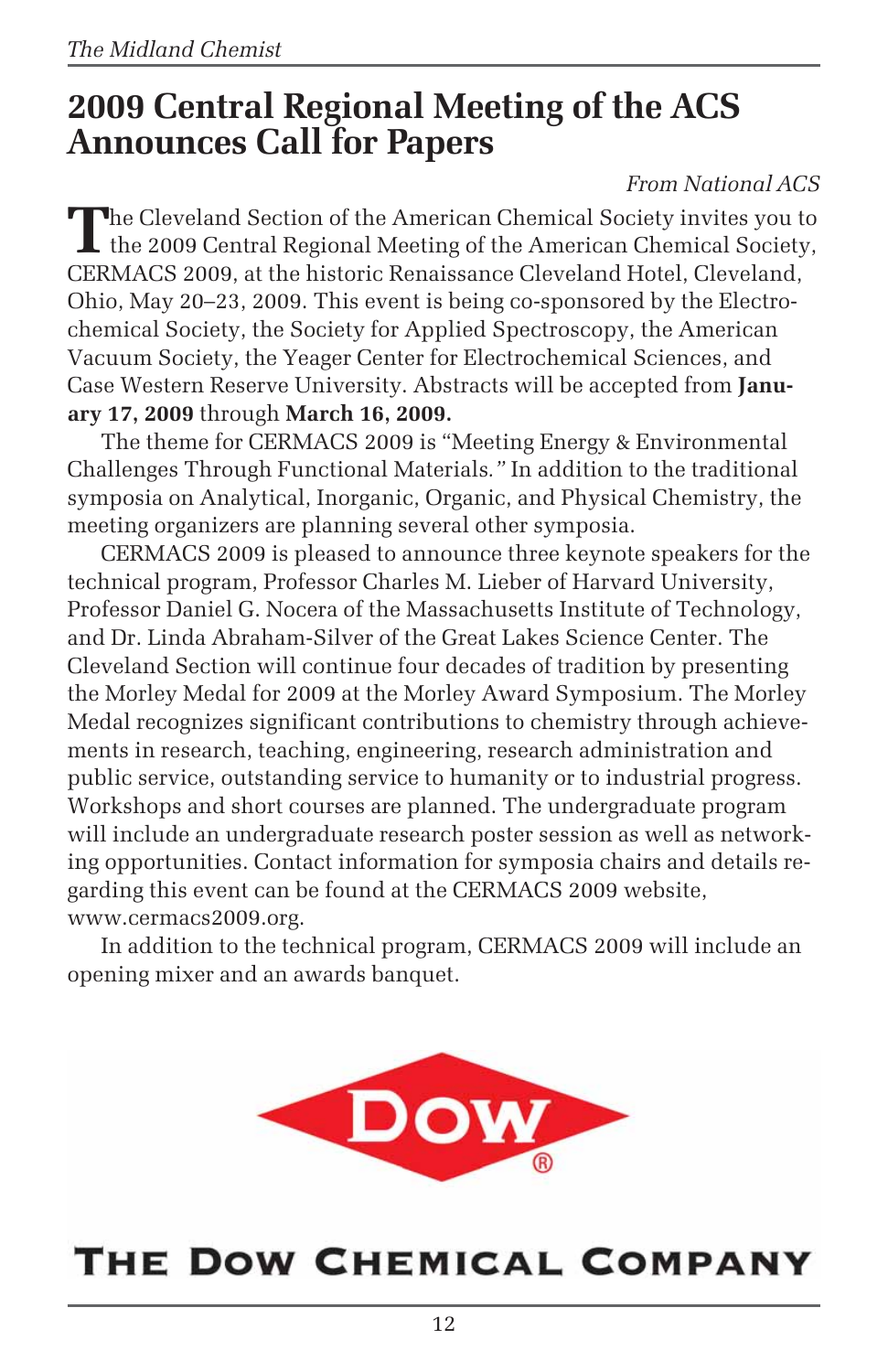### **MMTG Wraps-Up 2008 with Gifts for Adopted Families** *By Dana Fuerst, 2009 MMTG Past Chair*

In the whirlwind of<br>
events that ended events that ended 2008, MMTG managed to complete some very important events and give a little to our members. Just before the holiday season, MMTG held an audio lunchtime seminar entitled "Creating Balance & Letting Go of Stress." The event was attended by 24 people. Lunch was catered by Subway and



*and Gerard Nowaczyk, 2009 MMTG Chair*

*MMTG members attend an audio seminar.*

we had a delicious Halle Berry salad from Café American.

Attendees learned that by defining your life priorities, you can reduce stress by knowing what activities are in line with your plan. The seminar also covered over-stress health problems and how stress *is* contagious! By owning your attitude and using relaxation techniques, burnout from stress can be prevented. Because the seminar was an audio seminar, the CD is available for checkout. Simply contact Gerard Nowaczyk at gerard.s.nowaczyk@dowcorning.com to add your name to the list.

On December 9, despite ice and blowing snow, 28 members ventured out to the Dow Corning Auburn Site to attend the Annual Member Appreciation/Meet the 2009 Board Year End Lunch. For a change of pace, a traditional holiday meal was catered by Krzysiak's Family Restaurant. A special thanks to Jeff Seifferly for providing the holiday tunes as background music. After eating as much food as we could, we were able to formally thank our 2008 Board members with plaques and a small gift of appreciation.

We awarded Shelli Thurston with the 2008 Volunteer of the Year Award for all of her efforts throughout the year. Not only was Shelli able to organize our membership list and keep track of the dues being collected from our 110 members, but she was a huge help with the membership drives (more commonly known as "The Beer" events) and volunteered at various other events throughout the year. She was even able to convince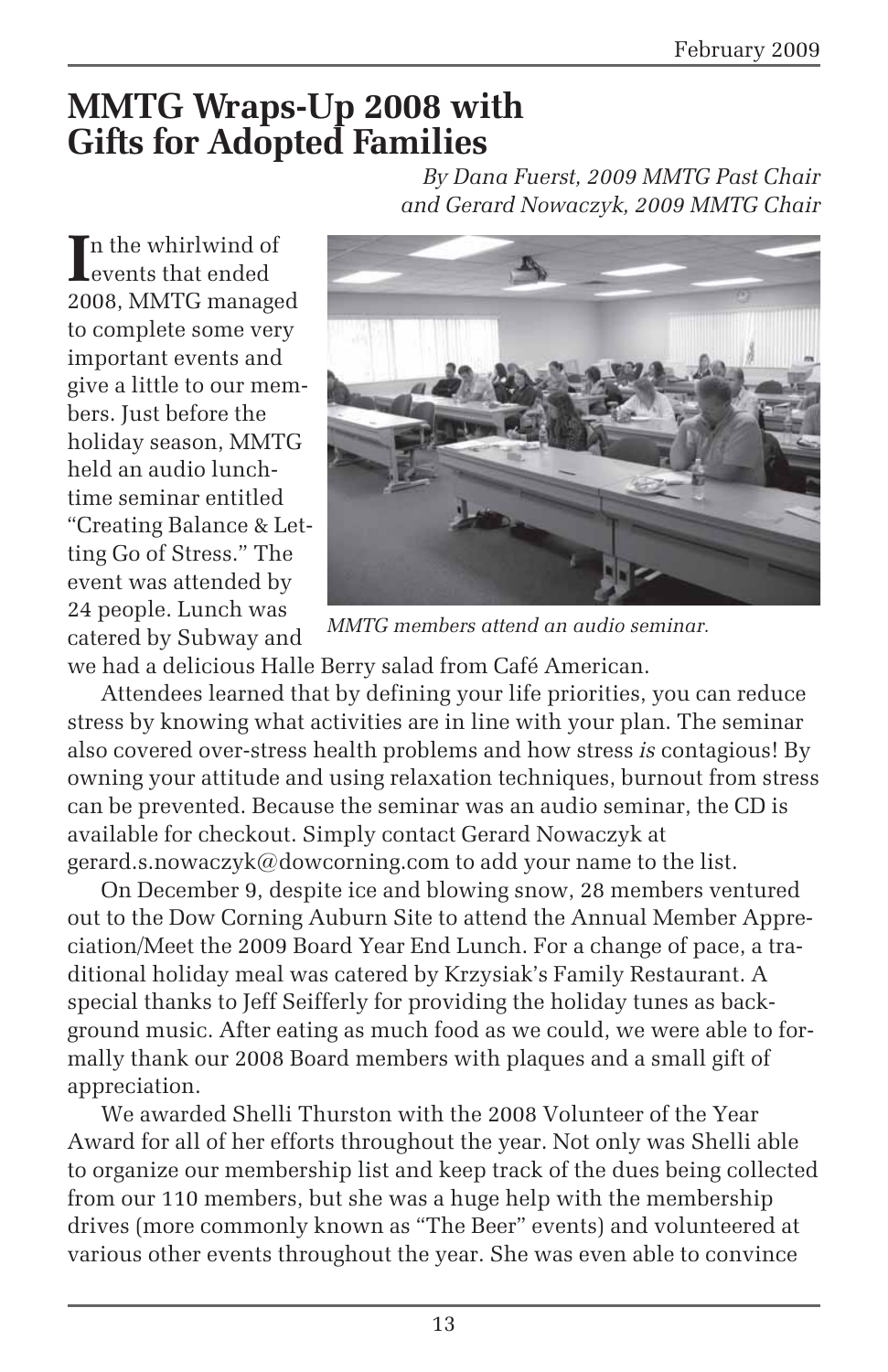two of her kids to help perform science demonstrations at Sci-Fest 2008!

We also gave some recognition to our Webmaster, Dave Stickles, for all his help updating the website over the years. Early in 2008, a call for volunteers to help redesign the website was sent out. Thanks to the creative-



ness of Dave, Debbie Bailey, Mary Williams and Amy Tesolin-Gee, the website is beginning to take on a whole new look! If you haven't seen it in a while, we encourage you to check it out at http://membership.acs.org/t/ tag/default.htm

For those who completed the MMTG Year End Report Membership Survey, thank you! Your input was very helpful for completing the year end report, and the feedback given on 2008 events will be used for the 2009 event planning. As it turns out, Dave Stickles was on a lucky streak on December 9. Dave ended up being the winner of the \$50 Visa Gift Card drawing for those members completing the survey and attending the Year End Lunch! Ron Johnson was the lucky winner of the \$25 Visa Gift Card drawing for those completing the survey but who were unable to attend the Year End Lunch. Hopefully the winners' good luck carries over to 2009!

To end the year on a giving note, MMTG members, their co-workers, members of Dow's Midland Research & Development Technologist Group (MRDTG), and members of Dow Corning's Technician Network all gave money to help adopt local families in need. Over \$735 was raised this year and we were able to adopt not just one but *three* families! We want to extend a huge thank you to everyone who donated for this cause. Also, thank you to all of the people who volunteered to help with the event. Without everyone's donations of money and time, eight people in Midland County could have experienced a hard Christmas. With your help, we were able to give them a ray of hope in a very tough time.

In December, we announced the results of our annual Board election. Thank you to everyone who voted and everyone who ran for an elected position. The 2009 MMTG Board is listed below. Please feel free to contact any of them if you have questions or ideas for programming for 2009.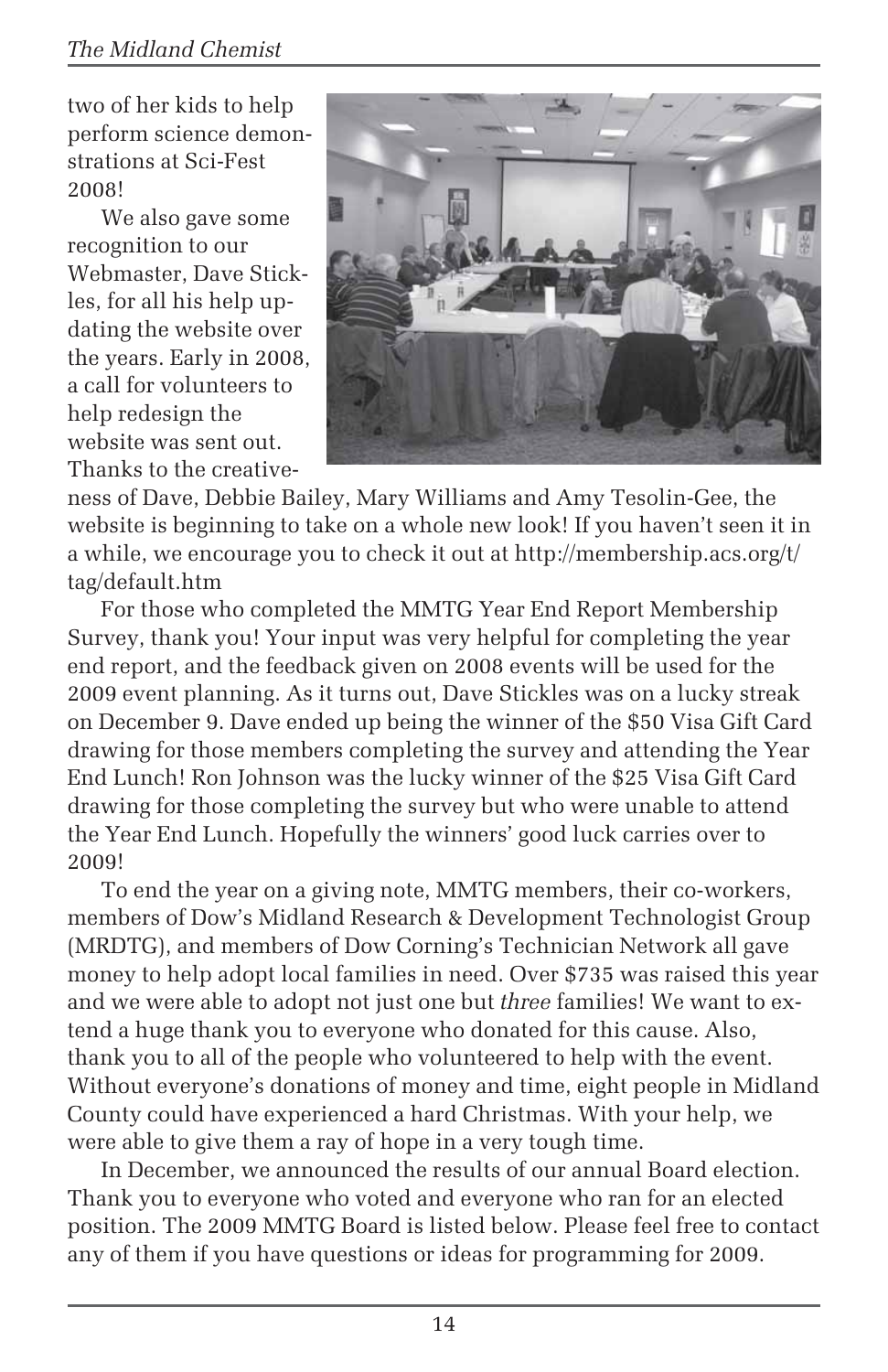| Chair                          |                | Gerard Nowaczyk gerard.s.nowaczyk@dowcorning.com |
|--------------------------------|----------------|--------------------------------------------------|
| Chair Elect                    |                | Shellene Thurston s.thurston@dowcorning.com      |
| Past Chair                     | Dana Fuerst    | dfuerst@dow.com                                  |
| Secretary                      | Diana Deese    | diana.deese@dowcorning.com                       |
| Treasurer                      | Karin Syverud  | ksyverud@dow.com                                 |
| Elected Delegate Hobart Barker |                | habarker@dow.com                                 |
|                                | Juline Brown   | ibrown7@down.com                                 |
| Elected Director Deb Mendrick  |                | dmendrick@dow.com                                |
|                                | Beth Witucki   | beth.witucki@dowcorning.com                      |
|                                | Cassandra Hale | cassandra.hale@dowcorning.com                    |
|                                | Dave Stickles  | dstick44@chartermi.net                           |
|                                |                |                                                  |

Well, 2009 will be a very challenging year for all of us and MMTG wants to hit the ground running in the New Year. We will lead off with a lunchtime talk by Dr. Tom Lane, President of National ACS. This event will be held at the Midland Center for the Arts on Thursday, February 5. Dr. Lane will be discussing issues that are relevant to technicians in today's workforce. RSVPs are now being accepted by Gerard Nowaczyk at gerard.s.nowaczyk@dowcorning.com and Debbie Bailey at d.k.bailey@dowcorning.com.

Some of the many events we are organizing this year as part of our focus on education and collaboration will be:

- Vendor sponsored lunch-n-learn seminars
- Leadership training
- Career development
- Motivational speakers who will present topics on engaging our youth to increase their interest in chemistry and the sciences

We are also planning several membership drive activities, as well as events to promote camaraderie among our current membership body. Also we are hoping to have summer social events that would include our members' families.

*Special Note: As the new MMTG Chair for 2009 I wish to extend the invitation from our entire board to all area groups that we would like to co-sponsor, assist, or co-design opportunities to ensure the value of membership is truly a meaningful commodity, particularly in these tough economic times. I look forward to working with our other outstanding local groups and hope we can get together real soon. Please feel to contact me further at gerard.s.nowaczyk@dowcorning.com or (989) 496-3613.*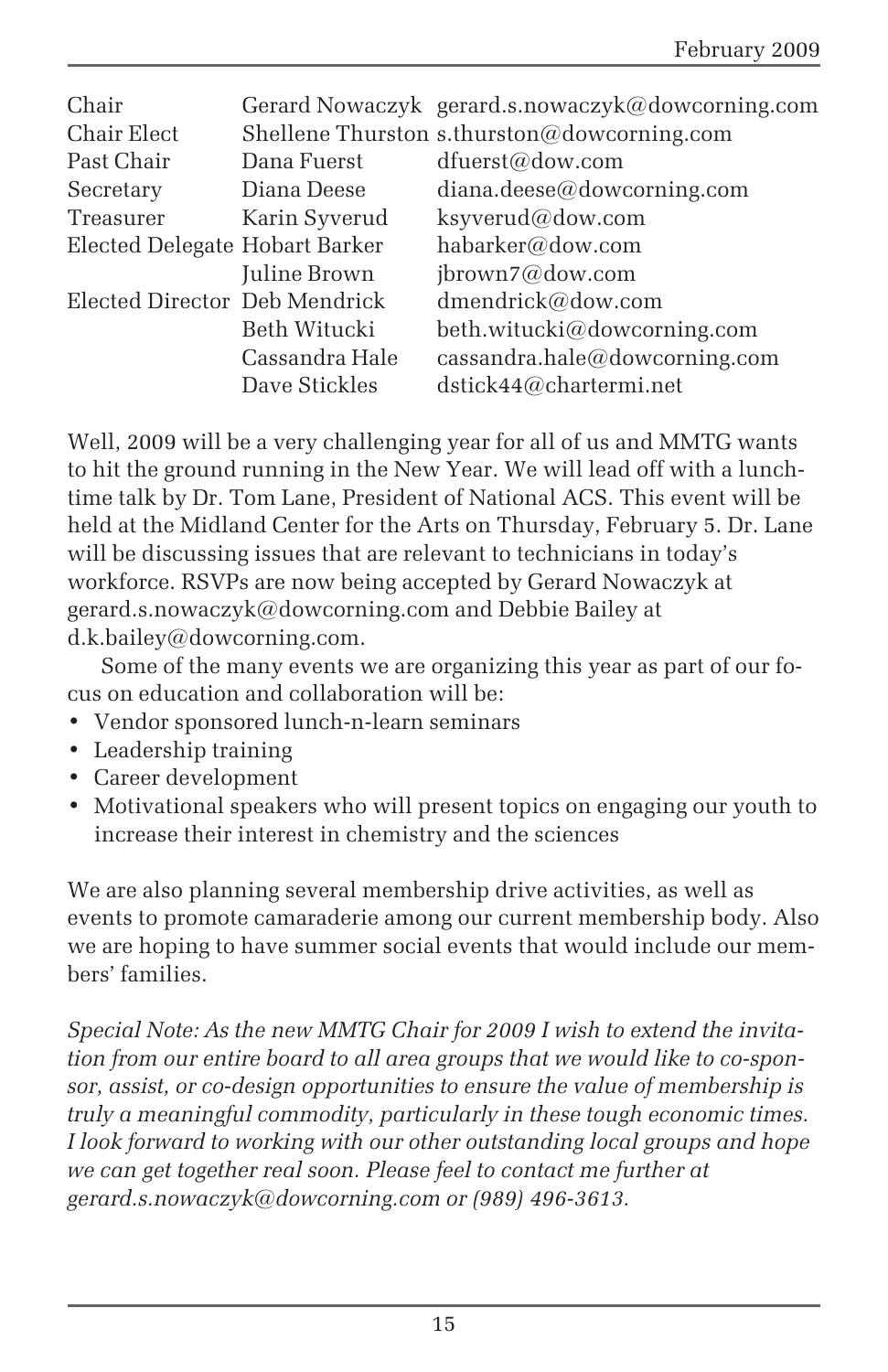## **Students Shine During Project SEED 2008**

*By Estelle Lebeau*

**T**abitha Stauffer and Angela Cluley were selected to participate in the American Chemical Society's (ACS) Project SEED Summer I program, which lasted from June through August last year. One intent of Project SEED is to provide students with the opportunity to do meaningful research in a chemistry-related discipline. Another important feature is its



*Tabith Stauffer, working last summer in a Dow Corning lab.*

emphasis on career development and its motivation of students to pursue higher education in the natural sciences, including chemistry and chemistry-related fields.

Tabitha Stauffer, a senior from Bullock Creek High School, worked with Frances Fournier at the Dow Corning Corporation in Midland on a project involving the screening of novel siloxane materials for their application in coatings. Tim McGuire, a chemistry teacher at Bullock Creek High School, recommended Stauffer as a student with a strong interest in chemistry who would benefit from the Project SEED experience and mentoring. Tabitha states that she enjoyed her experience, learned a lot, and wants to continue with this or another project through the SEED II program this summer.

Angela Cluley, a senior at Saint Louis High School, was selected to do chemical research in the Chemistry Department at Central Michigan University last summer. She worked under the direction of Dr. Anja Mueller who is investigating heavy metal ion removal from wastewater by imprinted polymers. Cluley was nominated to do research with Project SEED by Sarah Beery, chemistry teacher at St. Louis High School. Kevin Stedman, guidance counselor at the high school, helped to coordinate the selection process. Angela has aspirations of going to college to pursue a pre-professional degree that involves both biological and chemical sciences.

According to Dr. Mueller, "It was a great experience for all of us. An-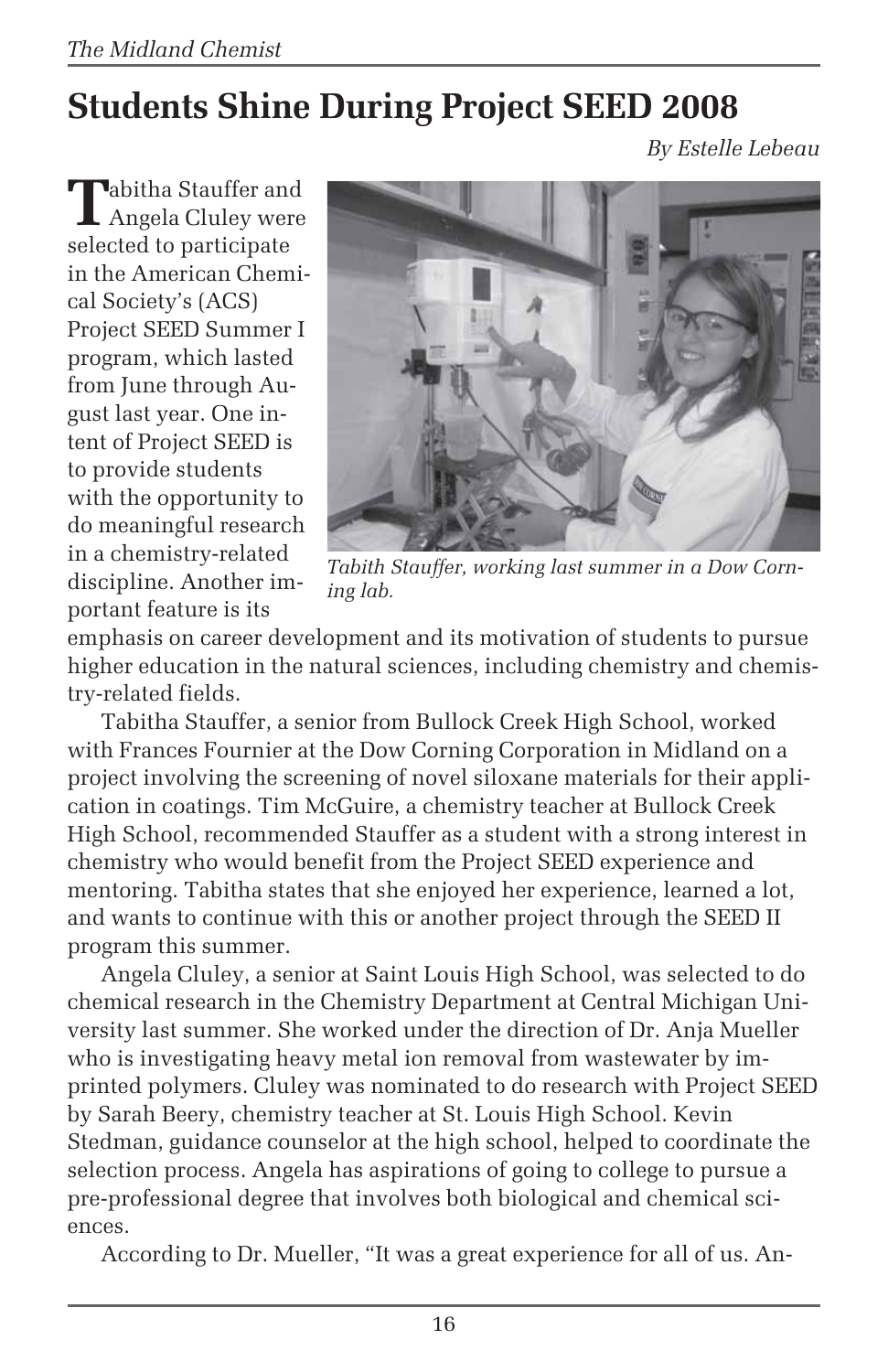gela had her own research project, as each of my students does. She worked closely with me and with undergraduate and graduate students in my laboratory. In just this past summer Angela learned how to synthesize polymers, purify them, and characterize their structure. She also determined how effective the polymers are in removing arsenic ions from water. She even presented her results at the Midland ACS meeting. Angela was curious about everything; she learned chemistry (and other sciences) much beyond anything that can be offered in high school by constantly asking questions to anybody who happened to be in the laboratory. It is a pity that she was not able to continue her research project during the school year, we all would have loved to see her continue."

Mentors are central to the success of Project SEED since they work most closely with the students and determine the quality of their scientific experience. Frances Fournier has served as a mentor to Project SEED students for a number of years, but this was Dr. Mueller's first year as a mentor. Although ACS provides no monetary compensation for the researchers who work with SEED students, both mentors feel the program is worth the extra effort.

The American Chemical Society's Project SEED Summer I program provided a \$2,500 fellowship to economically disadvantaged students to participate in summer research programs at academic, government, and industrial laboratories. Dr. Estelle Lebeau, Associate Professor of Chemistry at Central Michigan University, coordinates the Project SEED program locally and was awarded a grant to support these students. Matching financial support for the Project SEED program was provided last summer by the local Midland Section of the American Chemical Society.

The Midland Section of the ACS has a long history of supporting the Project SEED program. "We began supporting the program in 1978 and had two students that year. The program has been tremendously successful over the years with more than 85% of the SEED students attending college and greater than 60% of those majoring in chemistry-related areas," says Bob Howell, councilor and board member of the Midland Section. The Midland Section of the ACS is considering expanding the number of students it supports in future years.

The ACS has raised the stipend to \$3,000 for SEED I and \$3,500 for SEED II students for the upcoming year. Our Section hopes to host both Angela and Tabitha as SEED II students and an additional three new SEED I students on various projects in laboratories located throughout our Section. Thank you for your support. It is clear that these students benefit tremendously from the experience.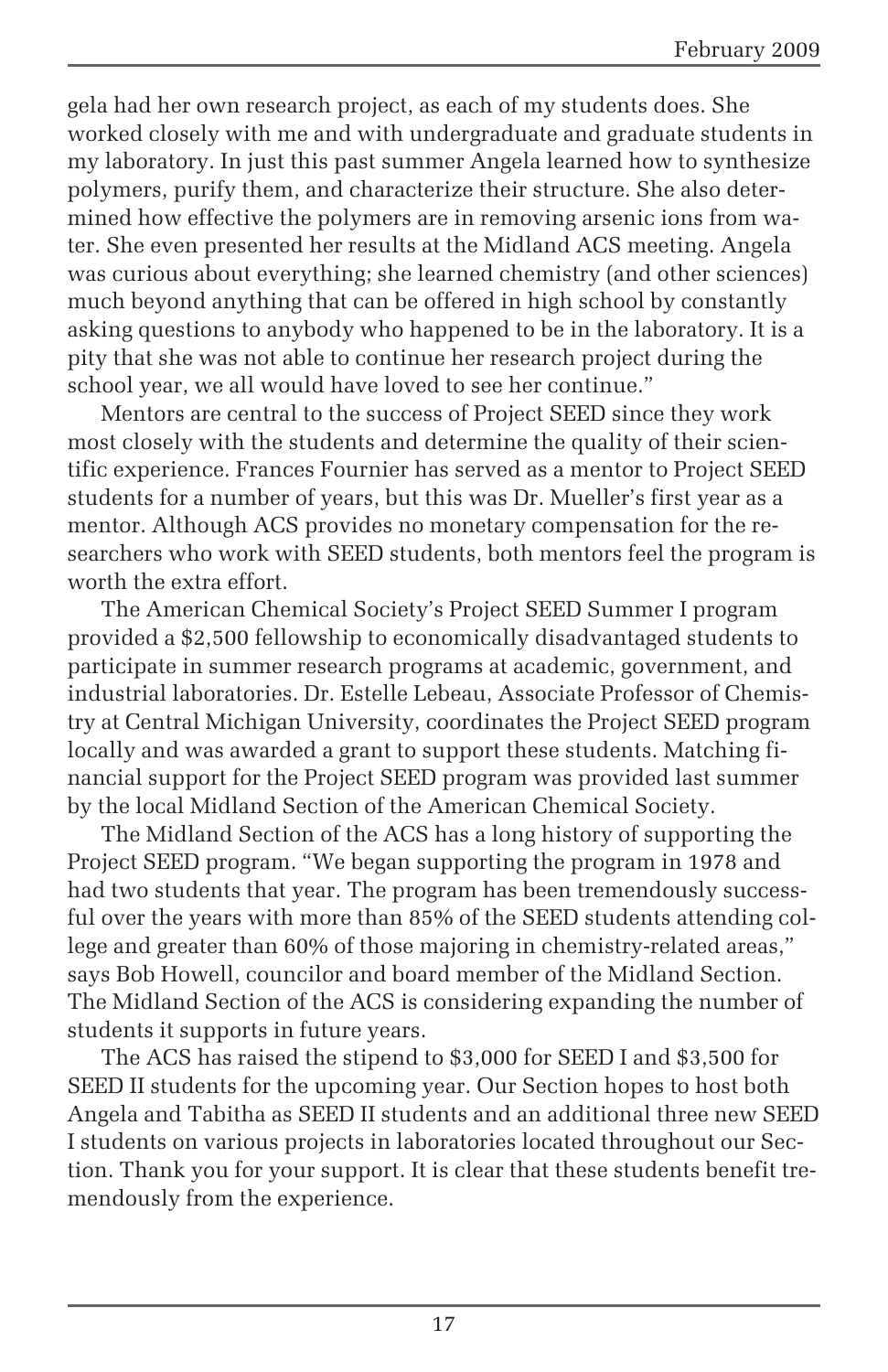## **Science Café Held by Midland Section and Local Organizations**

*By Dorie Yontz*

The Midland Section<br>
held a Science Café, "Chemistry, Food, and You," on Saturday, November 22, in partnership with the Grace A. Dow Memorial Library (the public library of Midland, MI), Girl Scouts, and Lactation Management Services. The event, advertised through the library's newsletter, the city TV



channel, and the community access TV channel, was held for two hours in the Cup & Chaucer Café in the public library. Posters at the library entrance directed library patrons to the café and served as additional advertisement. Activity stations available throughout the event included Nova *Science Now* DVD featuring "Lab Meat?", an episode about progress in making synthetic meat, and an information booth, featuring a poster titled "The Chemistry of Breast Milk," which compared the chemical composition of breast milk and baby formula. Photocopies of the *C&EN* article about breast milk from the September 29, 2008, issue were available for attendees. Sue Clark, a certified lactation consultant from Lactation Management Services, one of our partners for the Science Café, staffed this booth and was available for discussions. The library, another of our partners, created a display of cookbooks from the library's book stock.

ACS assembled a series of food-related demos and the Girl Scouts, another of our partners, made posters for each station and conducted the demos, which ran concurrently throughout the entire event. Some of the demos we featured included:

- Density column with Karo syrup, glycerin, Dawn dishwashing liquid, water, vegetable oil, rubbing alcohol
- Brown fruit: showed how orange juice and vinegar slow the brown discoloration in bananas
- Cereal/iron: demonstrated how the iron flakes can be separated from cereal with a magnet
- Chromatography: replaced the standard vis-à-vis pens with food color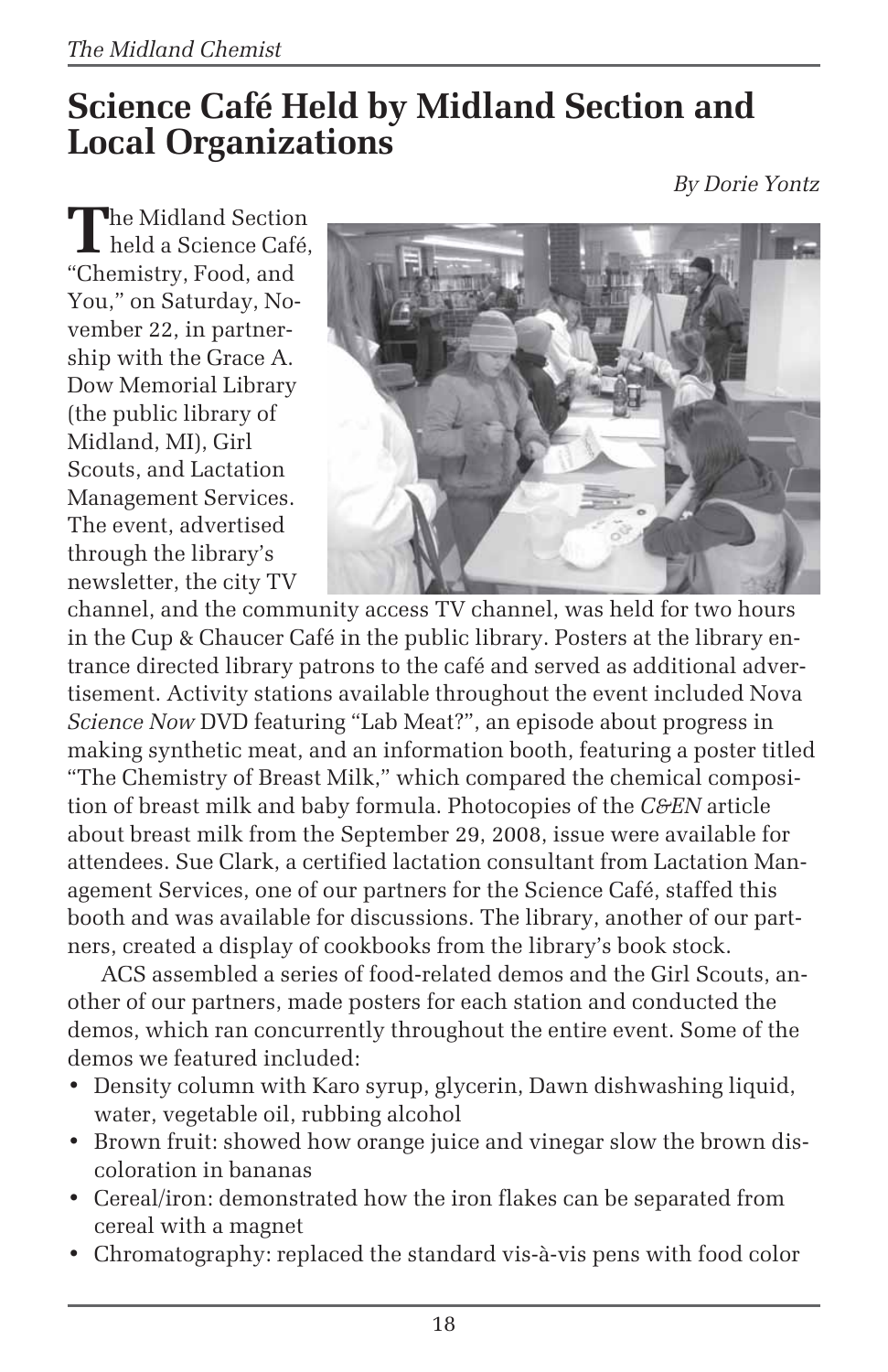pens and replaced filter paper with coffee filters to match the food-related theme. The dyes in the pens separated into constituent colors as water wicked the dye through the coffee filter.

Free coffee and snacks were available for volunteers and attendees throughout the day. The booths experienced a steady stream of visitors over the two-hour period. We estimate attendance of  $\sim$  50 to 75 people.



**Telephone interpreting 24/7 available in 150 languages**

## *Request a translation TODAY! Request a translation TODAY!*

# *WWW.GLTAC.COM WWW.GLTAC.COM*

*877.68TRANSLATE 877.68TRANSLATE 877.688.7267 877.688.7267*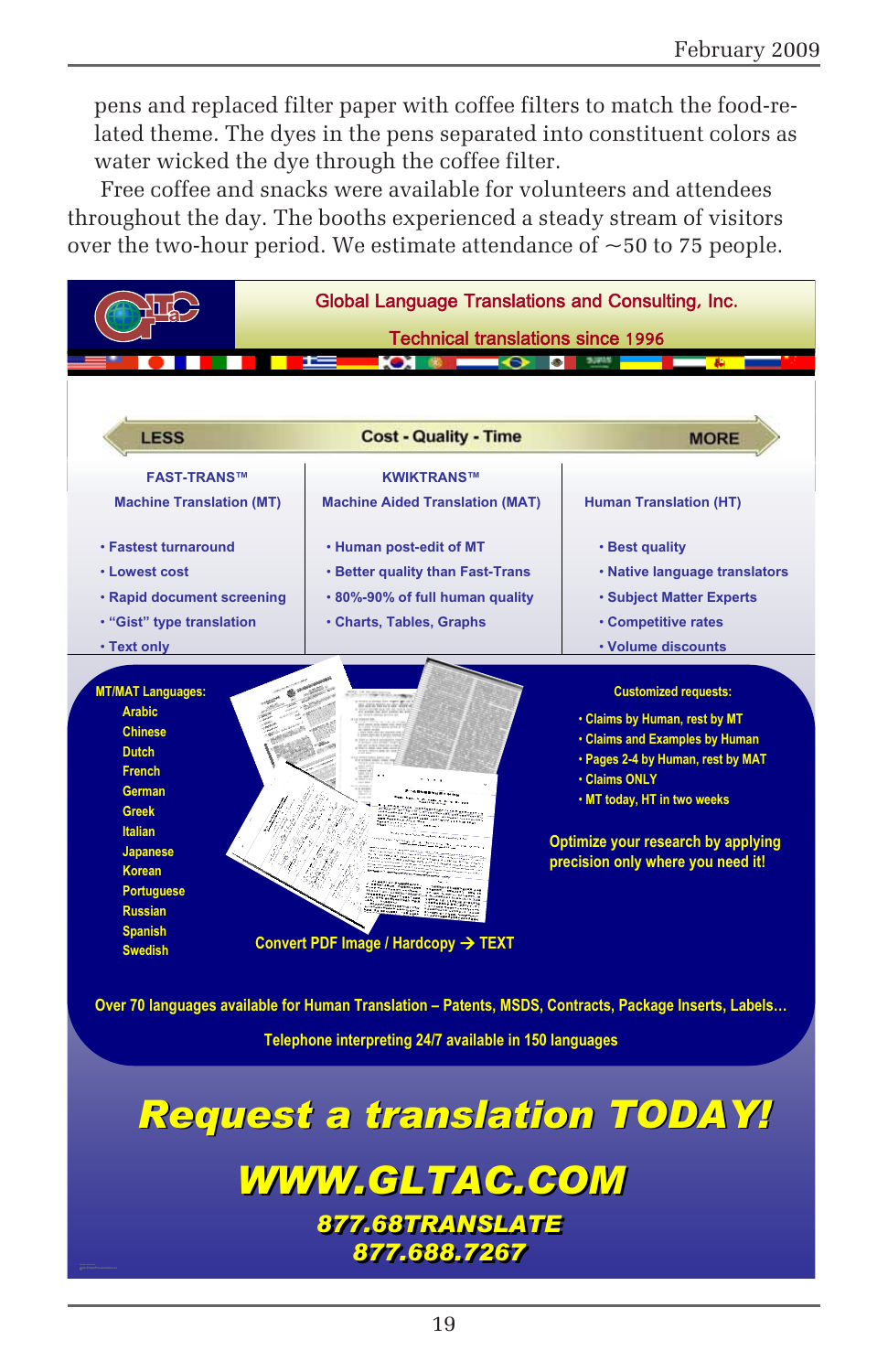## *Call for Nominations* **2010 National Chemical Technician Award**

#### *From National ACS*

The ACS Division of Chemical Technicians is announcing the call for nominations for the 2010 National Chemical Technician Award. **The Award:** The 2010 National Chemical Technician Award (NCTA) will be presented to a chemical technician demonstrating an extremely high degree of professionalism. The award will consist of a trip for the winner and a guest to the Spring American Chemical Society National Meeting; March 21–25, 2010, San Francisco, CA. Additionally, the awardee will receive a \$1000.00 honorarium and a dinner will be held in their honor in San Francisco.

**Qualifications:** The nominee must be currently employed as a chemical technician and must have worked as a chemical technician for a minimum of five years. Nominees do not need to be an ACS member. The ACS defines a chemical technician as a person whose training includes successful completion of a two-year post high school level chemistry curriculum leading to an Associate degree, or the equivalent course work in a Baccalaureate program, or the equivalent knowledge gained by experience. The primary work of a chemical technician is conducting experimentation and/or correlating information to help solve chemical problems and/or discover new chemical knowledge, applying specialized skills and knowledge in a scientific setting to take theory and put it into practice.

**Criteria:** Candidates will be evaluated using the following criteria:

Technical achievements (worth 60%)

Other (Considered together to make up the remaining 40%)

Leadership/mentoring (1–15%)

Communications/publications (1–5%)

Contributions to quality, safety, and other initiatives (1–5%) Awards (1–5%)

Professional and community activities (ACS, AIChE, etc.) (1–10%)

**Submissions:** Nomination packets must be received by Ken Burchett (contact information below) no later than September 30, 2009. Nominations, including seconding letters, must not exceed six pages. Nominating letters should address the above criteria. A complete work address, phone number, and e-mail must be provided for the nominee and the nominator.

If you need further information, contact Ken Burchett, (423) 229-8357; wburchett@eastman.com. This award is administered by the Division of Chemical Technicians of the American Chemical Society. TECH sincerely thanks Dr. Tom Lane, the 2009 American Chemical Society president, and Dow Corning Corporation for sponsorship of this award.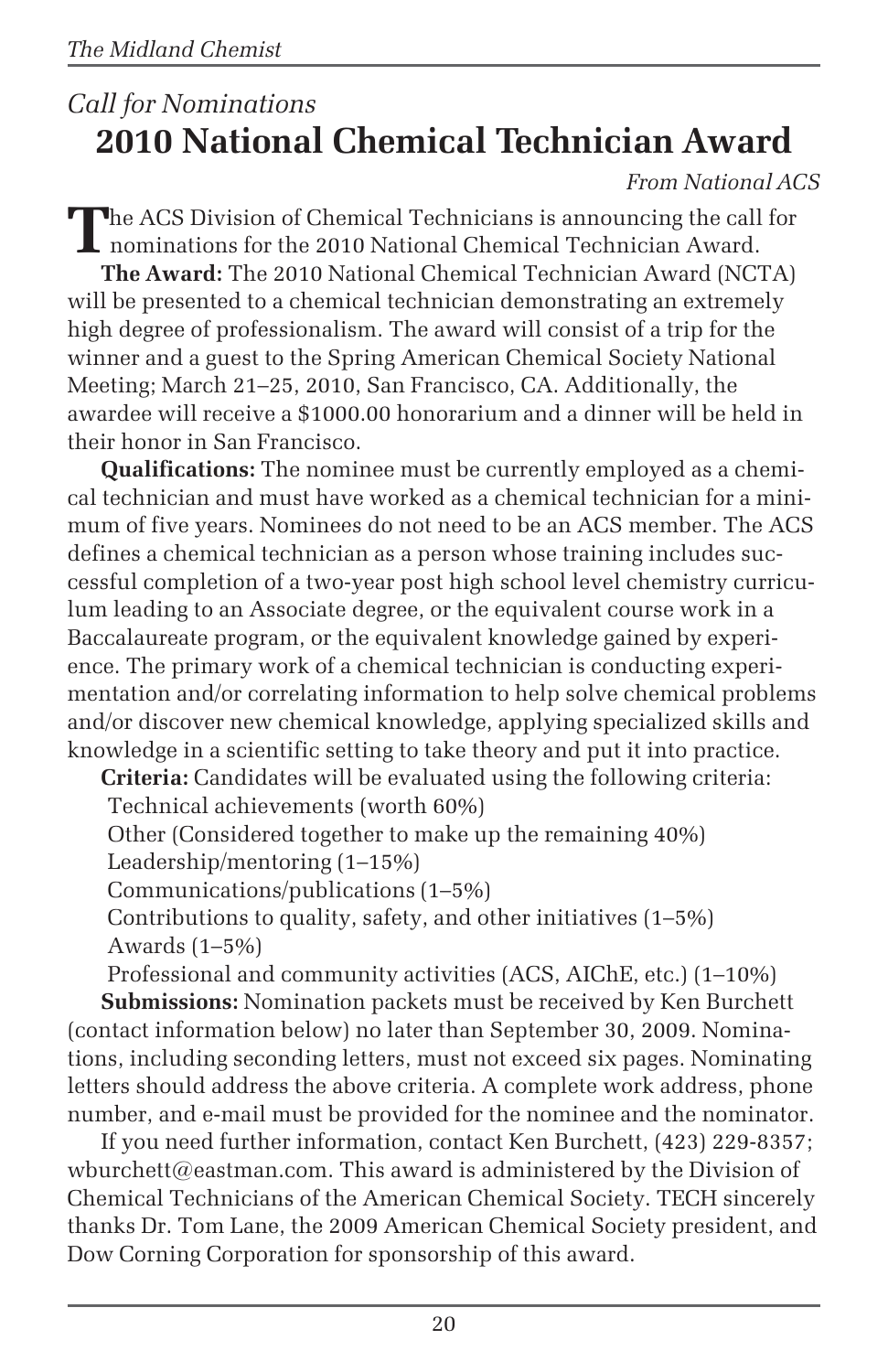## **In Memoriam**

*Adapted with permission from the Midland Daily News*

#### **George K. Greminger, Jr.**



**Leorge King Greminger Jr., 92, of Midland, died J** on December 2, 2008. He was born in Syracuse, New York, on February 4, 1916, the son of George K. and Margaret (Coles) Greminger. He attended Nottingham High School, graduating as salutatorian. He received a B.S. degree in pulp and paper science from the New York College of Forestry at Syracuse University. Additional study included organic chemistry at Michigan State University and language courses in French at Delta College and German at Michigan State University.

George came to Midland in July of 1938 to work for The Dow Chemical Company. Most of his career at Dow was in the field of cellulose ether polymers. During World War II, he spent four and a half years in silicone polymer production, doing work for the United States Navy prior to the formation of Dow Corning. George spent two years in Europe in the Zurich area as part of a team establishing a technical service and development laboratory for Dow Europe. This was followed by two years in Latin America on a similar project. Besides giving his technical talks for Dow in English, he also gave them in French and Spanish. George joined ACS and the Midland Section in 1953.

George married Caroline E. North on April 11, 1946. She predeceased him in 1978. He later married Nancy C. (Weers) Sian in 1985. Surviving besides his wife, Nancy, are his four children and four stepchildren as well as grandchildren and great-grandchildren.

George spent a lifetime of service to youth. He was a member of the Boy Scouts of America for 78 years. He received the Silver Beaver Award from the local council in 1952. He also received the Celtic Cross Award from the National Association of Presbyterian Scouters and the Memorial Presbyterian Church of Midland in October of 2002. During the eight years prior to George's second marriage, he was bachelor foster parent to 16 different troubled youth from broken homes, drug abuse programs and some who had spent time in jail.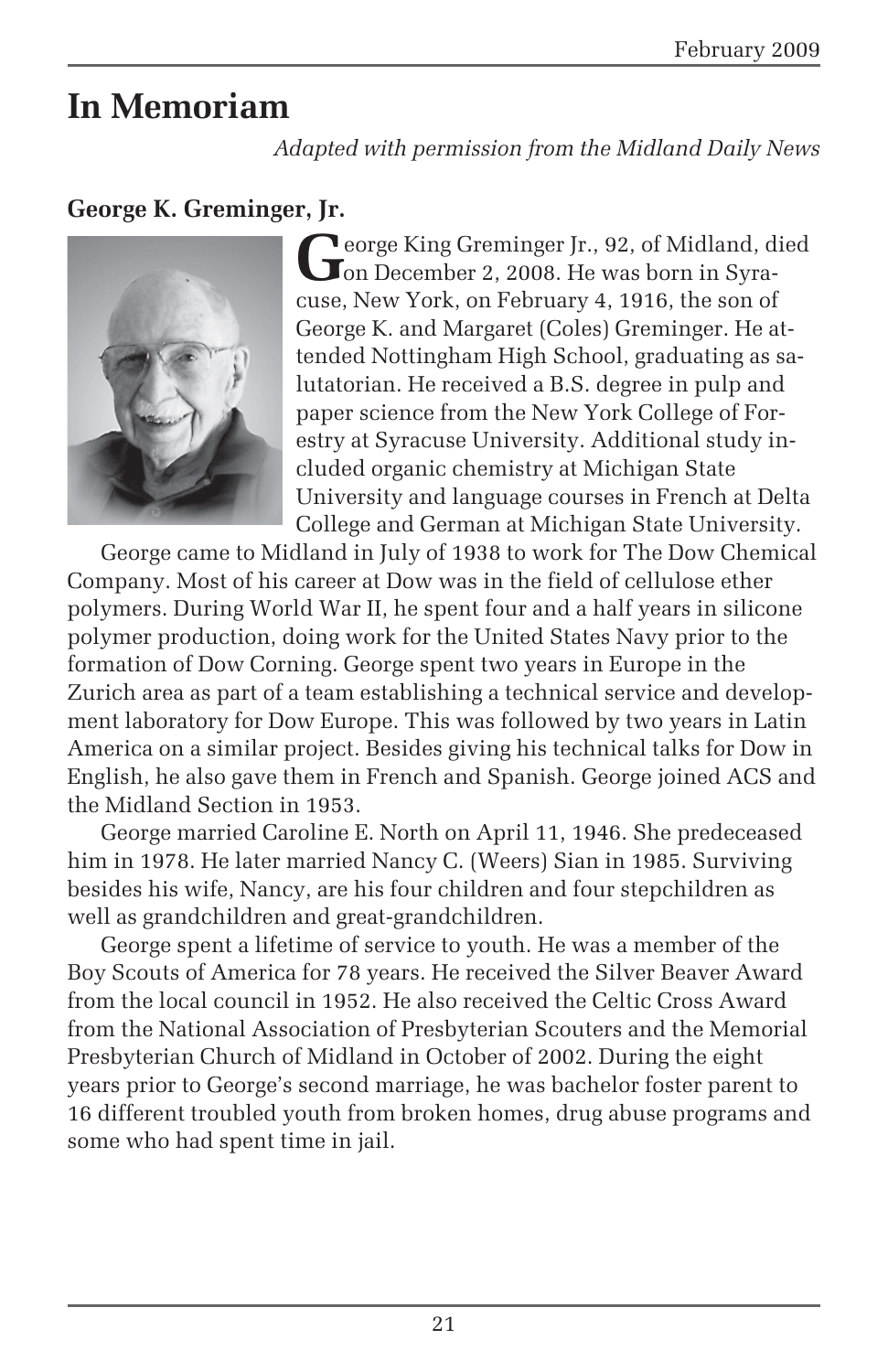### *Letters to the Editor*

*Editor's Note: Opinions expressed in letters to the editor reflect the view of the contributor(s) and should not be taken to reflect the views of the Midland Section, other Midland Section members, or the Midland Section Board of Directors.*

## **Members Take Issue with C&EN Dioxin Story**

This letter is similar to one we sent to the editor of *Chem. Eng. News.*<br>We want the members of the Midland Section to be aware of the opinion of the authors.

This letter is being sent to you (the editor of *Chem. Eng News*) regarding the cover story "Dow's Dioxins" (Aug. 11, 2008). We, as board members of the local ACS section (Midland, MI), felt that the article and accompanying photographs were misleading and lacked context.

The cover photo and opening editorial suggest that the Saginaw Valley region is a contaminated wasteland but we disagree. Further, we are disappointed that there was no mention of a recent University of Michigan study which showed that there was little correlation between dioxin levels in soil and/or household dust and levels found in human blood. Additionally, they found that there was no correlation between eating wild game and dioxin levels in blood. While eating contaminated fish did contribute to dioxin blood levels, the most important factor was age, regardless of where the person lived.

We are concerned that *C&EN* chose not to contact the Midland Section for additional perspective on this important story. The Midland Section is a highly regarded section (12 Outstanding Local Section Awards in the last 18 years), with many active members who come from industrial, academic, and consulting backgrounds, including working and retired chemists. Indeed, there are members of the Section who are experts in toxicology, EH&S, and the compounds in question.

Although our region is dealing with historical contamination from a variety of potential sources, it is a vibrant region that is home to hundreds of chemists and engineers. We hope that future articles consider consulting the rich membership of the Society to bring balance and perspective to a complex topic with many views.

Angelo Cassar Wendell Dilling Eldon Graham Dave Stickles *December 15, 2008*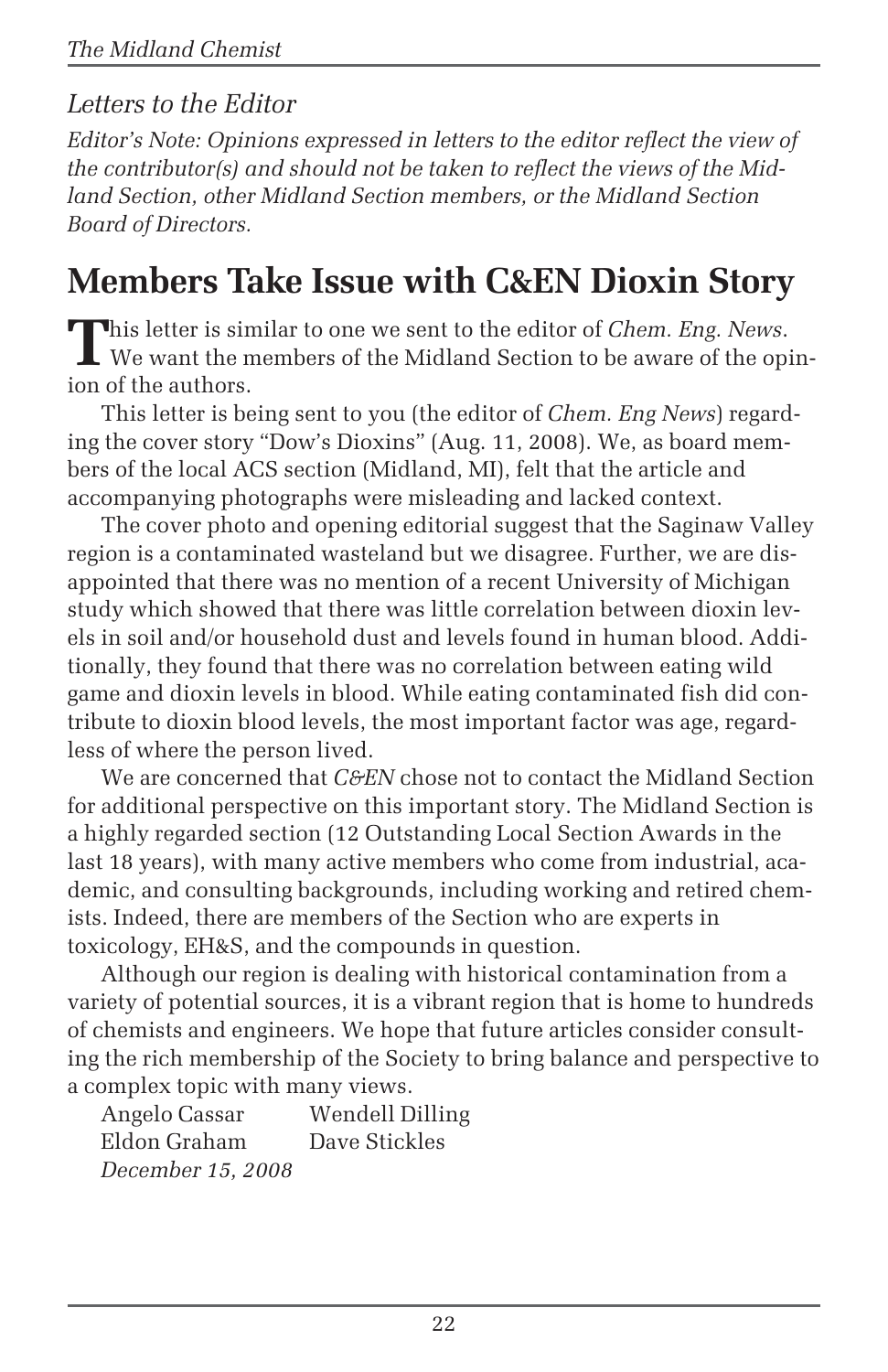## **Should Section Consider New Voting Procedure?**

This letter is intended to show how the outcome of the 2008 Midland Section election for councilor could have been different if an alternate voting procedure had been used. This letter is not a criticism of any candidate and does not imply that I think the election should have produced a different winner; rather it is intended to explain a problem with our current voting procedure, a problem that has also arisen in several previous regional and national ACS elections (*C&EN*, 3-29-04, p 4).

The actual vote tallies in this election were as follows:

| Candidate <b>A</b> | 108 | (47%) |
|--------------------|-----|-------|
| Candidate <b>B</b> | 62  | (27%) |
| Candidate <b>C</b> | 59  | (26%) |

As sometimes happens when there are more than two candidates, the winning candidate was chosen by less than one-half of the voters; e.g., 53% of the voters voted for candidates other than candidate **A**. However, candidate **A** won the election because our bylaws state that the candidate receiving the greatest number of votes wins the election.

If we want the winning candidate to be elected by a majority  $($ >50%) rather than a minority of the voters, we need a different voting procedure. A simple method exists to accomplish this, namely a process called multiple-choice election, or instant run-off, which is now used in elections for ACS president-elect and directors when one winner is to be elected from three or more candidates.

For example, if a multiple-choice voting procedure had been used for this recent election, we could have voted for both our first and second choice candidates, and members who voted for candidate **C**, which is the candidate that would have been eliminated in the first round, could have had their second-choice votes counted for candidates **A** or **B**. This procedure would have produced one candidate with a majority of votes, unless a tie resulted, and every voter would have had a voice in selecting the winner. Those who voted for candidate **C** in this election had no voice in determining whether candidate **A** or **B** was the winner. Of the 59 voters who selected candidate **C** as their first choice, if 47 more voters had chosen candidate **B** than chose candidate **A** as their second choice, candidate **B** would have been elected.

The above vote distribution is similar to those resulting from two 3 way elections held in the early 1970s that led to a change in the national ACS bylaws from election by plurality to an instant run-off procedure (*C&EN*, 12-17-73, p 26). In the early 1970s a significant debate occurred within the ACS between members who wanted the ACS to be solely a scientific society and those who favored professionalism. Alan Nixon won as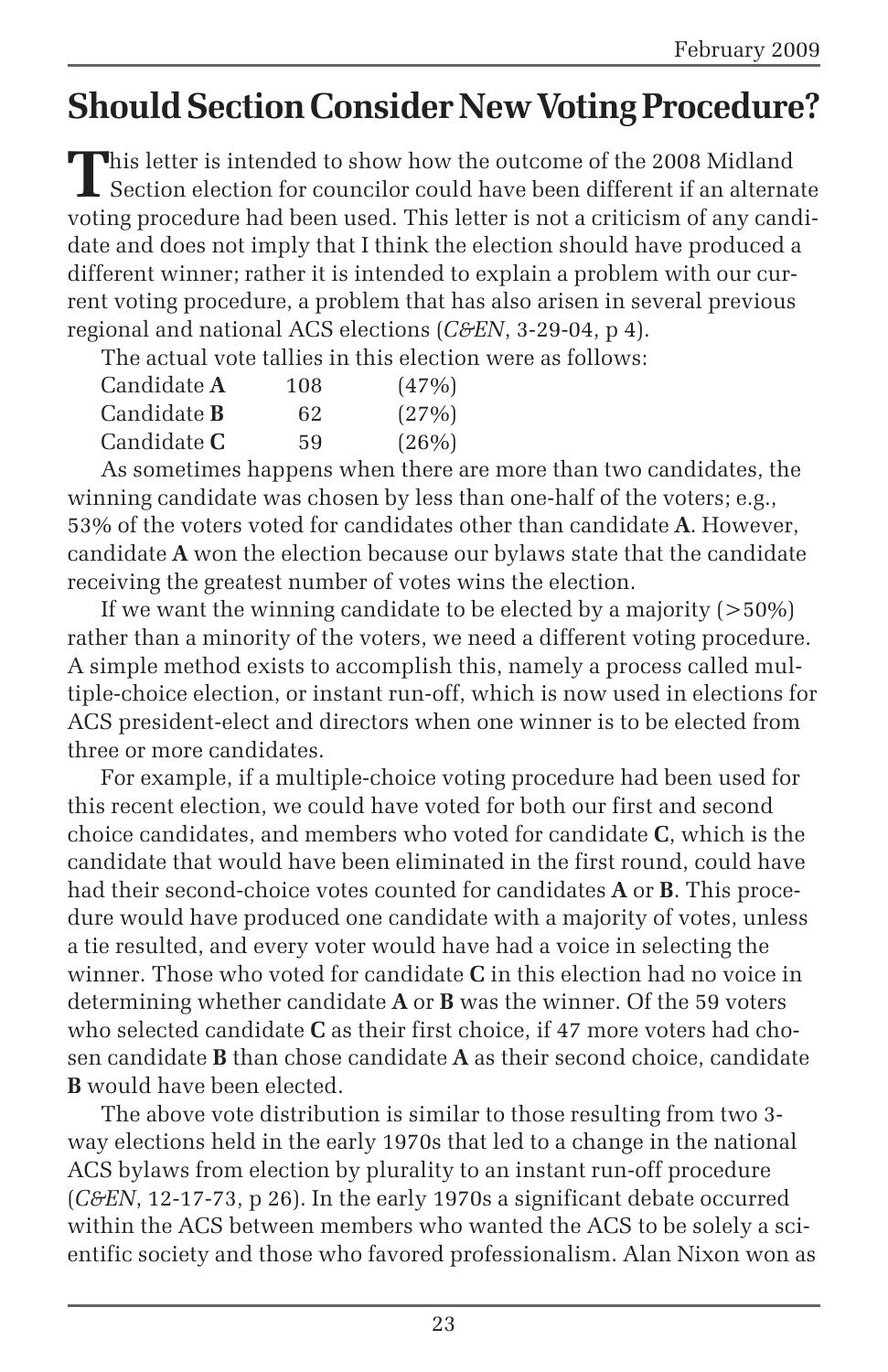president-elect in the 1971 election with 48% of the vote with the following vote tallies (data from ACS national office, 1999):

| Alan C. Nixon     | 21.287 | (48%) |
|-------------------|--------|-------|
| George S. Hammond | 12,608 | (28%) |
| William A. Mosher | 10.412 | (24%) |
|                   |        |       |

In his President's Message (*C&EN*, 1-1-73, p 1) Nixon said, "I believe the Society should be more than a great scientific society. It should also be a professional society dedicated to promoting professional welfare of its members – adequate salaries, portable pensions, protection against arbitrary actions on the part of employers – whether through unwarranted dismissals, unexplained lay-offs or premature retirements – and a greater opportunity to participate in the fruits of their labors."

Both Alan Nixon and Bernard Friedman, ACS president-elect in 1973, whose views were similar to those of Nixon, were petition candidates when they ran for ACS president-elect. The vote tallies for the 1972 election were as follows (*C&EN*, 3-12-73, p 33):

| Bernard S. Friedman | 17.166 | (45%) |
|---------------------|--------|-------|
| Milton Harris       | 10.725 | (28%) |
| Henry A. Hill       | 10.332 | (27%) |

In the 1971 election, Hammond and Mosher were the candidates selected by the Council Committee on Nominations and Elections and the Council. Prior to the election, Arthur Adamson wrote a letter to the editor of *C&EN* (10-4-71, p 7) stating "… Dr. Nixon's background and advocacies tend to place him in contrast to both of the Council nominees and the vote should therefore tend to split: Nixon *vs.* Hammond *or* Mosher. This is what happened last year, when the same maneuver was employed. It was nearly successful then; there was a three-way split and Nixon came close to being elected by a number of votes representing only about 10% of the membership."

Similarly, following the 1972 election, John Jackson, in a letter to the editor of *C&EN* (1-29-73, p 23) stated, "The past two ACS elections for president-elect have matched one candidate representing the new professionalism against two old-line candidates with views rather similar [to each other's]. Whether one considers the predictable results good or bad, they do not appear to represent a fair contest." As a result of the 1971 and 1972 national elections the Council changed the bylaws to require election by majority, using the instant run-off method to achieve this outcome.

We rarely have more than two candidates for a single position in the Midland Section, but if this becomes more frequent, we should amend our bylaws to avoid the election of candidates by a minority of the voters.

—Wendell L. Dilling *November 24, 2008*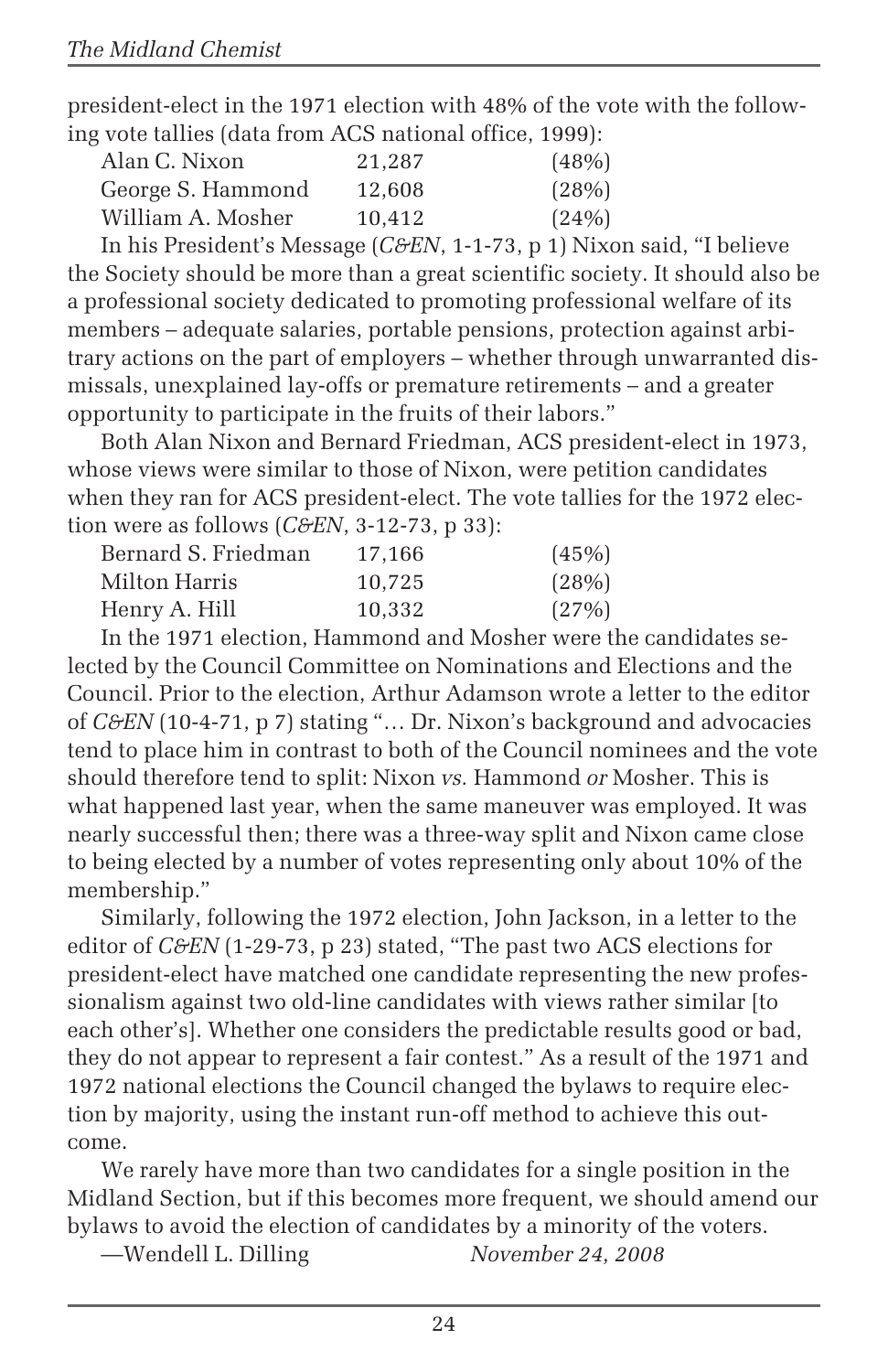## **In Past Issues of** *The Midland Chemist*

*By Wendell L. Dilling, Midland Section Historian*

- **40 Years Ago This Month**—In *The Chairman's Column*, by K.L. Burgess: "Years ago I attended my first A.C.S. meeting in Midland after a rather harrowing ride from Alma over snow and ice covered roads. Dr. Howard Potter was driver of the car and as Head of the Department of Chemistry at Alma College, he felt his students should be exposed to some of the benefits of regular attendance at the A.C.S. meetings. Through the years Dr. Potter has continued his philosophy and has frequently driven from Alma when many Midlanders felt the conditions were too severe to drive two or three miles to the 47 Building."
- **30 Years Ago This Month**—In *Remarks by Honorable Steven D. Jellinek, "TSCA Two Years After: Taking Stock"*: "Earlier in my remarks this morning, I mentioned that the road ahead is not going to be any easier for chemists than it is for chemical regulators. Together, we still have a lot of problems to address, a few of which I have laid out for you today. I say "we" because you and the industry you work in carry a significant portion of the burden for making sure that the worst-possible-case predictions made about TSCA a few years ago never come true. I have not forgotten Dow's claim back in 1975 that TSCA—at that time Senate Bill 775—would "grant near-dictatorial powers to the EPA Administrator." I remember the estimates that TSCA would cost the chemical industry some \$2 billion dollars a year and the loss of thousands of jobs. This has not happened, and I pledge to you that as far as EPA is concerned it will not happen in the months and years ahead."
- **20 Years Ago This Month**—In *The Value of Professional Societies* by A. Lee Smith: "At the recent ACS Fall Scientific Meeting in Midland I was surprised to see how many chemists are NOT members of the ACS. This society is a primary one for chemists, and it is difficult for me to see how one can be a chemist without being a member. But in addition to being a member, it is good to be an *active* member. I'd like to compliment those readers who are active in professional and scientific societies, and encourage those who are not to become more active."
- **10 Years Ago This Month**—In *From the Chair* by Deb Bergstrom: "My first comments, as acting Chair of the Midland Section, must be to call upon us all to pay tribute to our long time friend and colleague, Dr. Donald Weyenberg, who has just recently passed away. Those of us who knew Don, knew him as a strong, active supporter and advocate for science and technology in both his professional role at Dow Corning and in the ACS. This is a great loss to us all and we will greatly miss him"